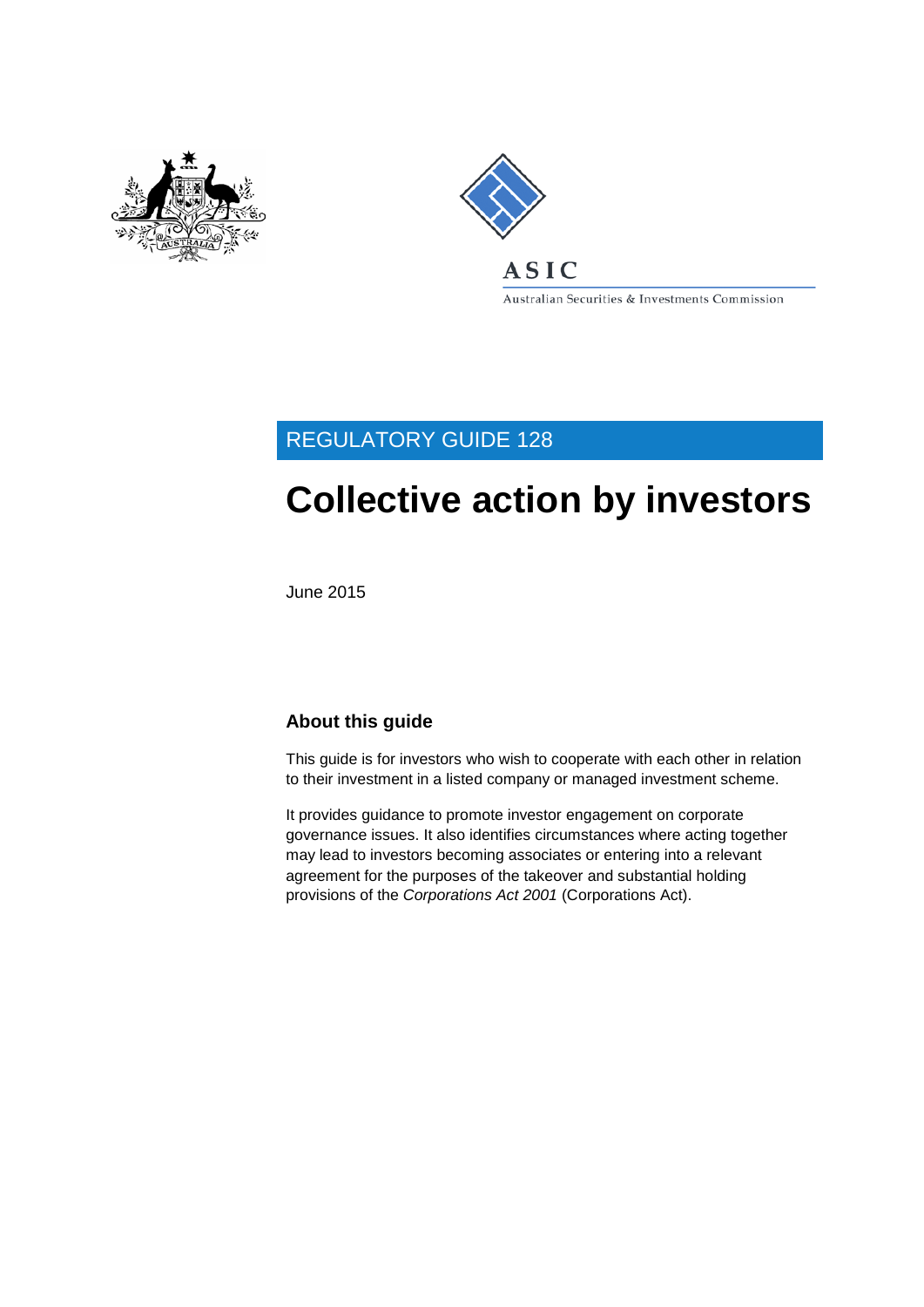#### **About ASIC regulatory documents**

In administering legislation ASIC issues the following types of regulatory documents.

**Consultation papers**: seek feedback from stakeholders on matters ASIC is considering, such as proposed relief or proposed regulatory guidance.

**Regulatory guides**: give guidance to regulated entities by:

- explaining when and how ASIC will exercise specific powers under legislation (primarily the Corporations Act)
- explaining how ASIC interprets the law
- describing the principles underlying ASIC's approach
- giving practical guidance (e.g. describing the steps of a process such as applying for a licence or giving practical examples of how regulated entities may decide to meet their obligations).

**Information sheets**: provide concise guidance on a specific process or compliance issue or an overview of detailed guidance.

**Reports**: describe ASIC compliance or relief activity or the results of a research project.

### **Document history**

This draft guide was issued in June 2015 and is based on legislation and regulations as at the date of issue.

Previous versions:

 Superseded Policy Statement 128, issued January 1998, reissued July 1998 and rebadged as a regulatory guide 5 July 2007.

### **Disclaimer**

This guide does not constitute legal advice. We encourage you to seek your own professional advice to find out how the Corporations Act and other applicable laws apply to you, as it is your responsibility to determine your obligations.

Examples in this guide are purely for illustration; they are not exhaustive and are not intended to impose or imply particular rules or requirements.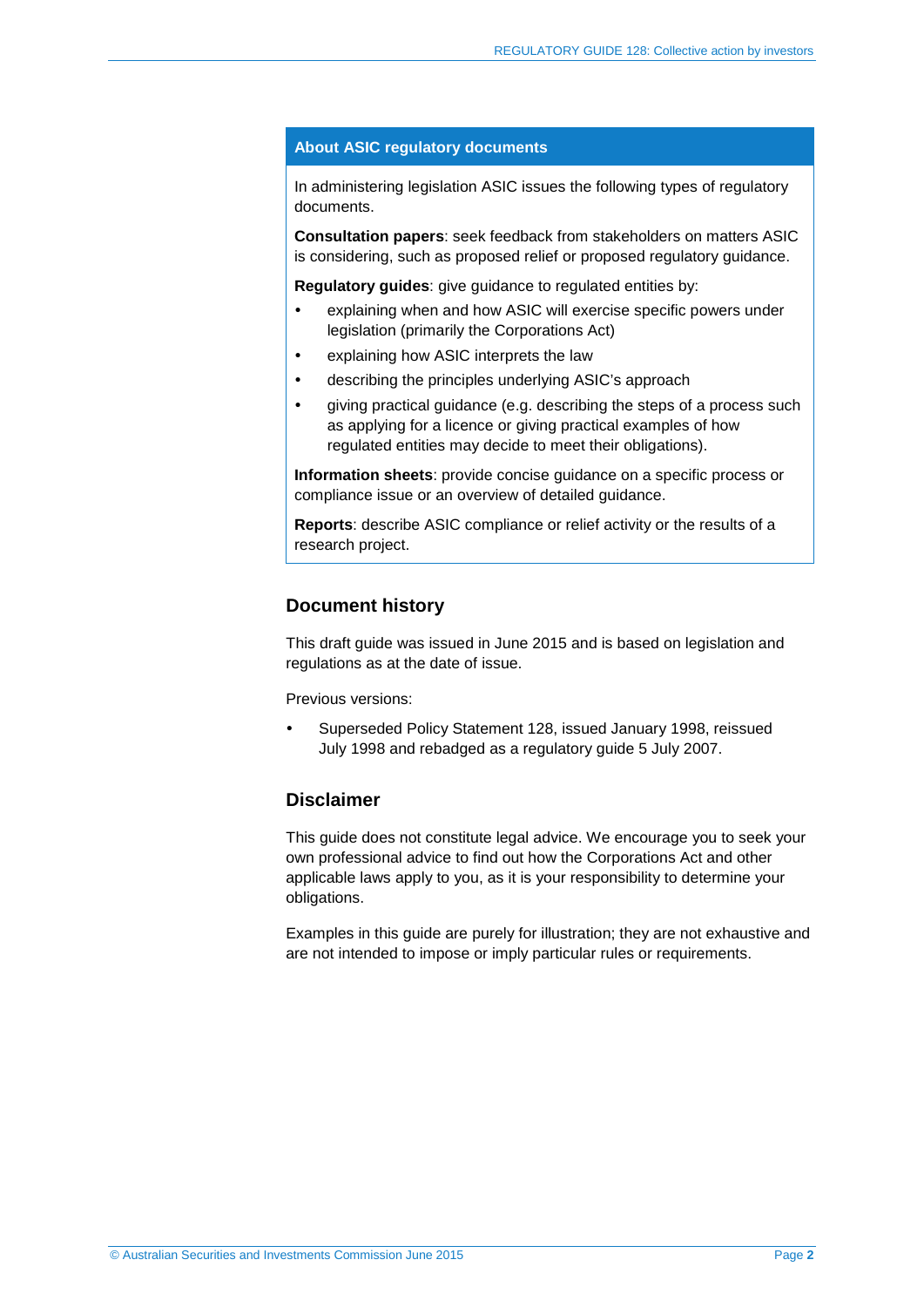## **Contents**

| A |                                                          |  |
|---|----------------------------------------------------------|--|
|   | Balancing the benefits of engagement against the risk of |  |
|   |                                                          |  |
|   |                                                          |  |
|   |                                                          |  |
| в |                                                          |  |
|   |                                                          |  |
|   |                                                          |  |
|   |                                                          |  |
|   |                                                          |  |
| C |                                                          |  |
|   |                                                          |  |
|   |                                                          |  |
|   |                                                          |  |
|   |                                                          |  |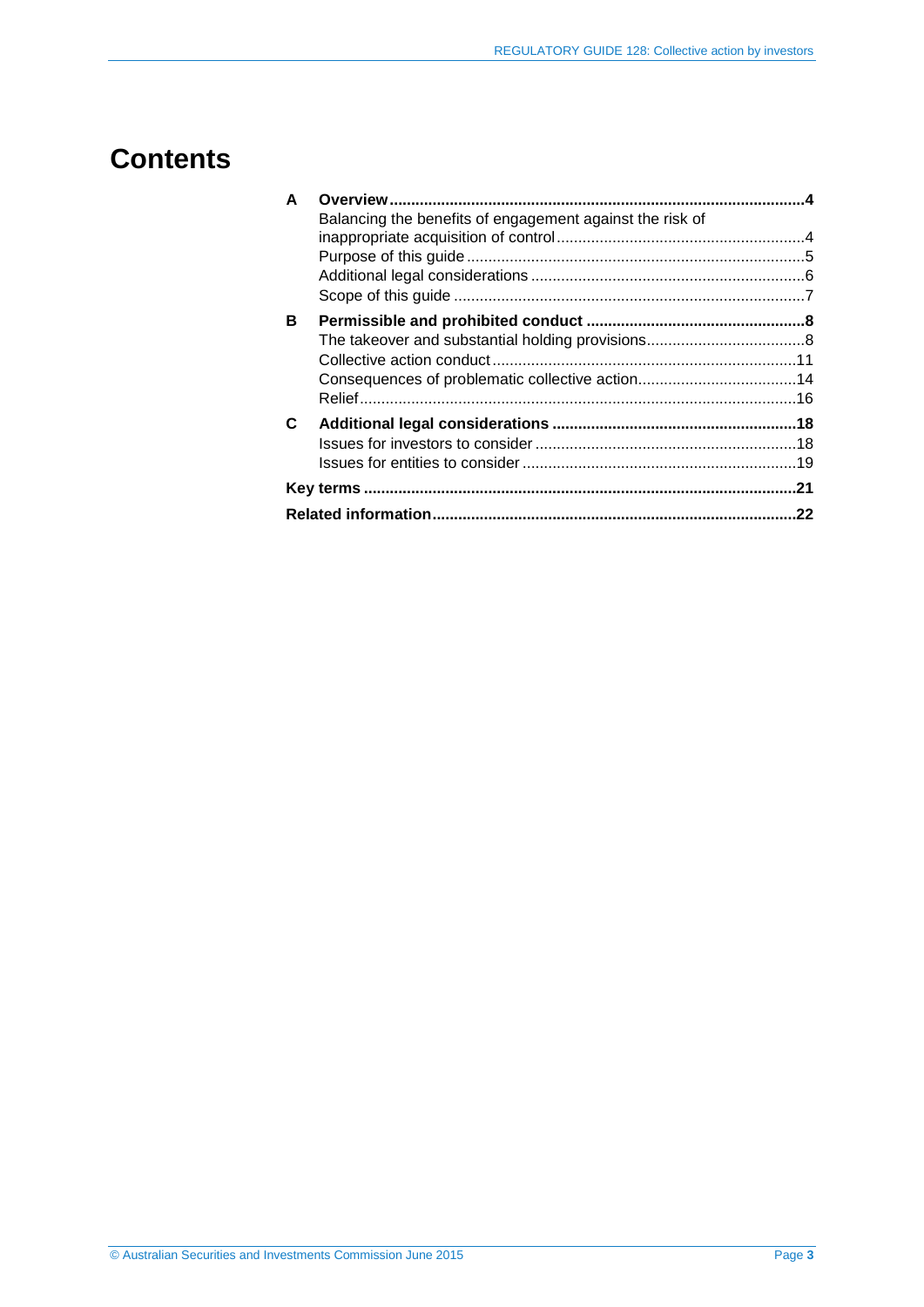## <span id="page-3-0"></span>**A Overview**

#### **Key points**

Effective investor engagement can enhance corporate governance and the long-term performance and corporate value of a listed entity.

In some instances the *Corporations Act 2001* (Corporations Act) can present obstacles to investors cooperating, as engagement of this kind may require lodgement of substantial holding notices or result in a breach of the takeover provisions of the Corporations Act.

Section [B](#page-7-0) of this guide provides guidance on the likely legal effect of different types of collective action by investors and also whether these may constitute unacceptable circumstances. It also provides guidance on our approach to enforcement of the takeover and substantial holding provisions in the context of investor engagement.

Section [C](#page-17-0) of this guide identifies some other legal issues that investors and entities need to consider in relation to investor engagement.

### <span id="page-3-1"></span>**Balancing the benefits of engagement against the risk of inappropriate acquisition of control**

- RG 128.1 A fundamental principle of corporate governance is that investors should be able to hold the board—and, through the board, management—to account for the entity's performance. To do so, investors need to engage with the entity. Effective investor engagement can enhance the long-term performance and corporate value of an entity for all investors.
- RG 128.2 Investor engagement can take many different forms and investors may wish to engage with entities in a variety of ways, either individually or collectively. We recognise that investors should be allowed to cooperate and coordinate their actions concerning an entity in which they have invested, in the interests of promoting long-term value for all investors. At times, this type of engagement can be more effective and efficient than individual investor engagement.
- RG 128.3 However, there is a difference between investors expressing views and promoting appropriate discipline in entity decision making and investors effectively taking control of entity decision making. Regulatory support for collective action by investors must recognise that the takeover and substantial holding provisions place limits on cooperation between investors to avoid control over an entity being acquired inappropriately.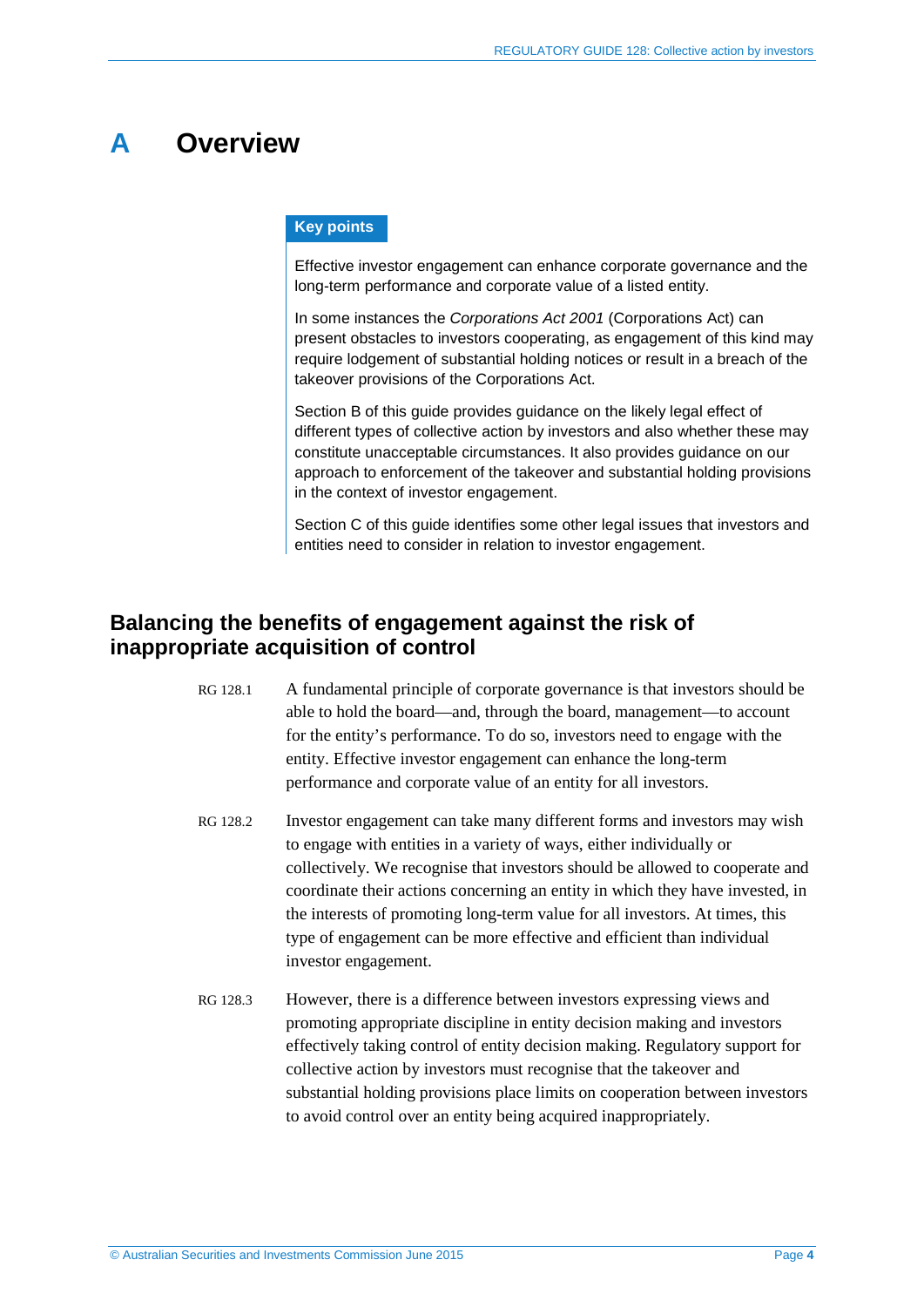### **Takeover and substantial holding provisions**

- RG 128.4 We recognise the importance of the underlying purposes of the takeover and substantial holding provisions, as set out in s602 of the Corporations Act. The aims of these provisions include, in broad terms, ensuring:
	- (a) transparency to the market about those persons who control an entity; and
	- (b) that all investors are provided with equal opportunities to consider and benefit from control proposals.
- RG 128.5 Investors acting collectively to surreptitiously obtain a substantial stake in or illegitimately obtain control over an entity can negatively affect the entity and the position of other investors in the entity.
- RG 128.6 The challenge for investors wishing to act together to promote good corporate governance in an entity is that the takeover and substantial holding provisions are broadly drafted and the actual situations to which these provisions apply are variable.
- RG 128.7 Investors concerned about common issues may become 'associates' or be regarded as having entered into a 'relevant agreement' for the purposes of the takeover or substantial holding provisions. This is because these provisions are not only concerned with the power of individual investors in relation to the voting and disposal of shares in companies or interests in managed investment schemes, but also the aggregated voting power of groups of investors who are either related or associated with each other in relation to some aspect of the entity's affairs.
- RG 128.8 Depending on the aggregated voting power of the group, investors acting collectively in this way may be required to lodge substantial holding notices relating to the group, may be prohibited from acquiring further interests in the entity under the takeover prohibition in s606 or may even breach the takeover provisions.
- RG 128.9 It may be difficult for investors to navigate through these provisions, which can serve to deter activity that does not have an illegitimate control purpose.

### <span id="page-4-0"></span>**Purpose of this guide**

- RG 128.10 The purpose of this guide is to provide guidance on how the Corporations Act provisions apply specifically to collective action by investors and to provide more clarity on when we will consider that collective action may constitute unacceptable circumstances despite not contravening the Act.
- RG 128.11 We have provided detailed guidance on the relevant takeover and substantial holding notice concepts in Regulatory Guide 5 *Relevant interests and*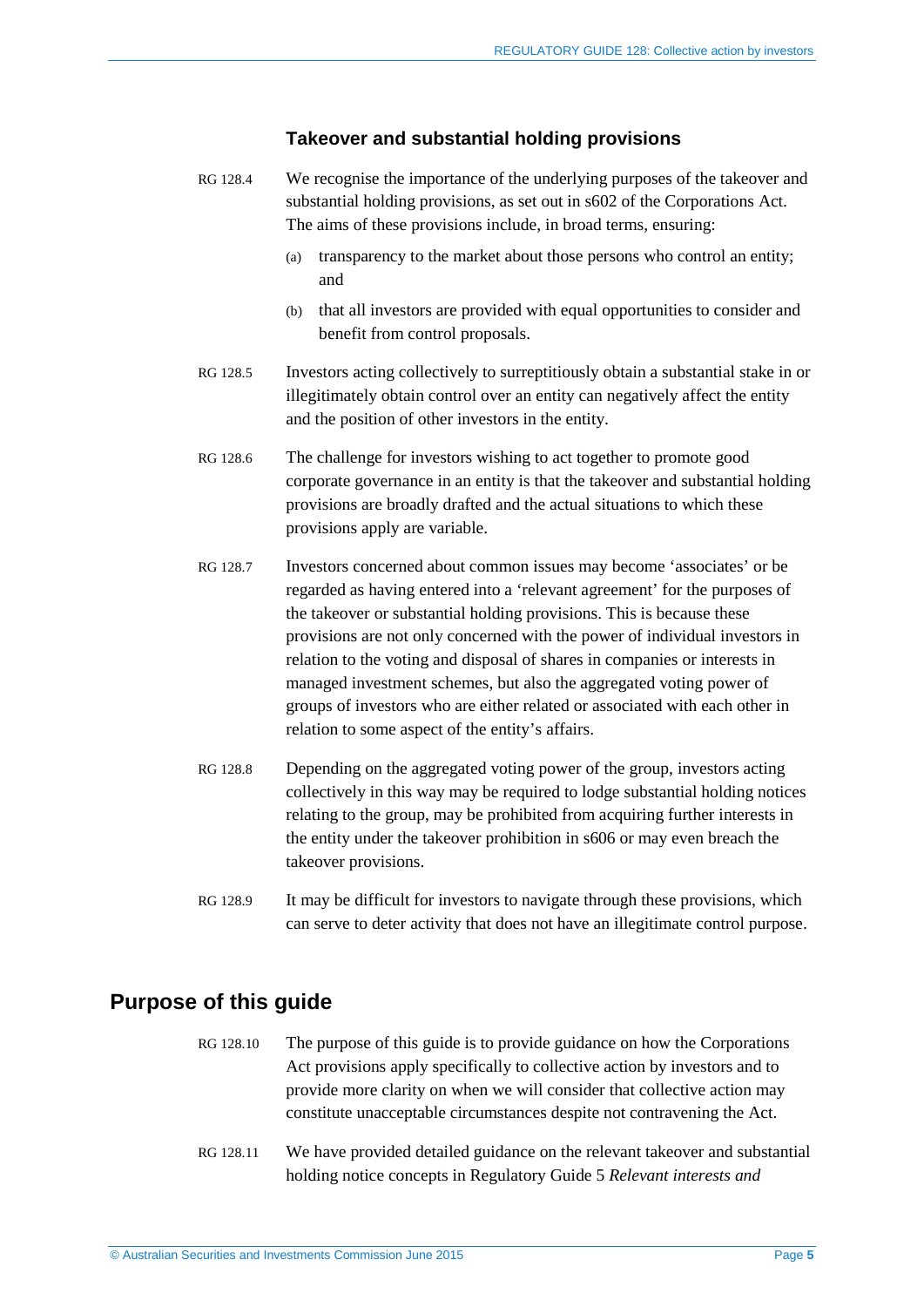*substantial holding notices* (RG 5) and we do not repeat that guidance here. Section [B](#page-7-0) describes how the substantial holding notice provisions and the takeover provisions apply to collective action: see RG [128.21–](#page-7-2)RG [128.40.](#page-10-1)

- RG 128.12 To help investors and entities understand our approach to collective action by investors, in Section [B](#page-7-0) we have provided illustrative examples of collective action conduct we consider is unlikely [\(Table](#page-11-0) 1) or more likely [\(Table](#page-13-1) 2) to result in investors being regarded as acquiring a relevant interest or becoming associates for the purposes of the takeover and substantial holding provisions.
- RG 128.13 Our two aims in providing guidance on collective action are to:
	- (a) encourage collective action by investors that can promote corporate governance improvements for the long-term benefit of an entity and its investors. Many forms of this action may occur without giving rise to any contravention of the Corporations Act or other unacceptable circumstances; and
	- (b) deter investors from undertaking collective action that is not consistent with the letter or spirit of the takeover and substantial holding provisions. At its worst, the conduct may amount to the passing of control in circumstances where those investors not engaged in the conduct are uninformed about this passing of control and are not given any opportunity to obtain benefits that might need to be paid if control were to pass legitimately.
- RG 128.14 While these examples aim to reduce uncertainty about the position of investors when acting collectively, the circumstances of each case need to be considered individually and there may be other relevant factors that trigger the takeover and substantial holding provisions.
- RG 128.15 Section [B](#page-7-0) includes a discussion on the consequences of collective action that triggers or breaches the Corporations Act, and the factors we will consider when deciding whether to take enforcement action: see RG [128.46–](#page-13-2) RG [128.52.](#page-15-1) It also includes a discussion on the circumstances in which we may give individual relief to facilitate collective action: see RG [128.53–](#page-15-2) RG [128.55.](#page-16-0)

### <span id="page-5-0"></span>**Additional legal considerations**

- RG 128.16 While the question of whether the collective action by investors results in the acquisition of a relevant interest or creates an association is an important one, Section [C](#page-17-0) outlines a number of other important legal considerations that:
	- (a) investors need to take into account when engaging with entities (RG [128.56–](#page-17-2)RG [128.60\)](#page-18-1); and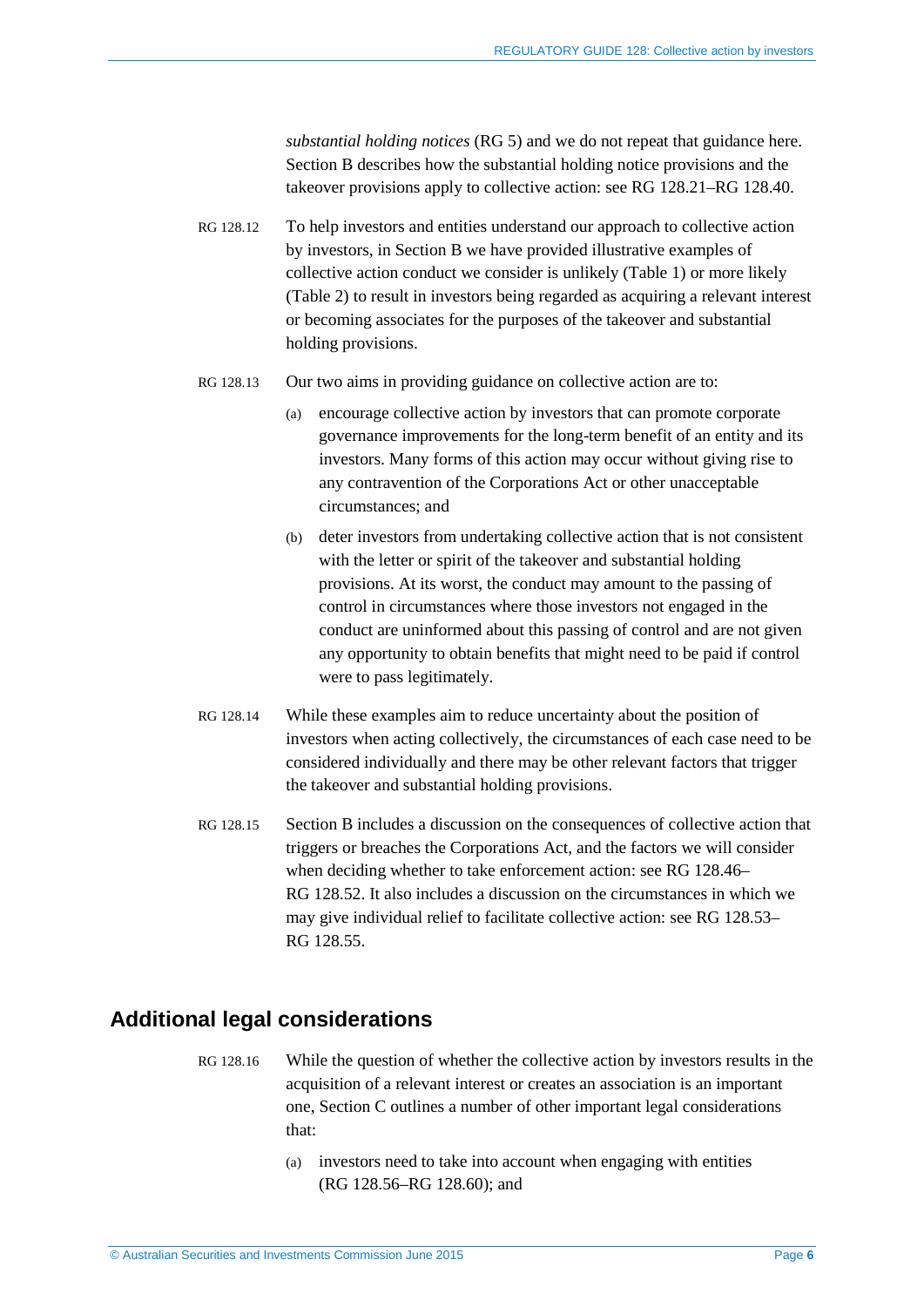- (b) entities need to take into account when engaging with investors or responding to investor approaches (RG [128.61–](#page-18-2)RG [128.67\)](#page-19-0).
- RG 128.17 The discussion in Section [C](#page-17-0) is a general overview only. We have not described in this guide additional considerations that may:
	- (a) apply to specific types of listed entities (e.g. in particular industries) or to specific types of investors (e.g. foreign investors); or
	- (b) arise as a result of the application of legislation other than the Corporations Act and *Australian Securities and Investments Commission Act 2001* (ASIC Act)—for instance, the *Competition and Consumer Act 2010*—to collective action.

### <span id="page-6-0"></span>**Scope of this guide**

- RG 128.18 This guidance is focused on investor engagement with listed companies and managed investment schemes, in relation to which the takeover and substantial holding provisions will apply. The guidance may have some more limited relevance to engagement in relation to unlisted companies with more than 50 members, but the substantial holding provisions will not apply to these companies.
- RG 128.19 References to 'entity' in this guidance are to both companies and managed investment schemes while references to 'investors' are to members of companies and managed investment schemes. References to 'interests' are to interests in a managed investment scheme.
- RG 128.20 This guide does not deal with investors coming together for the purpose of acquiring shares or interests of other investors. Investors who wish to act together for the purposes of a joint bid or scheme should see Section L of Regulatory Guide 9 *Takeover bids* (RG 9) for details of the approach we take to such situations.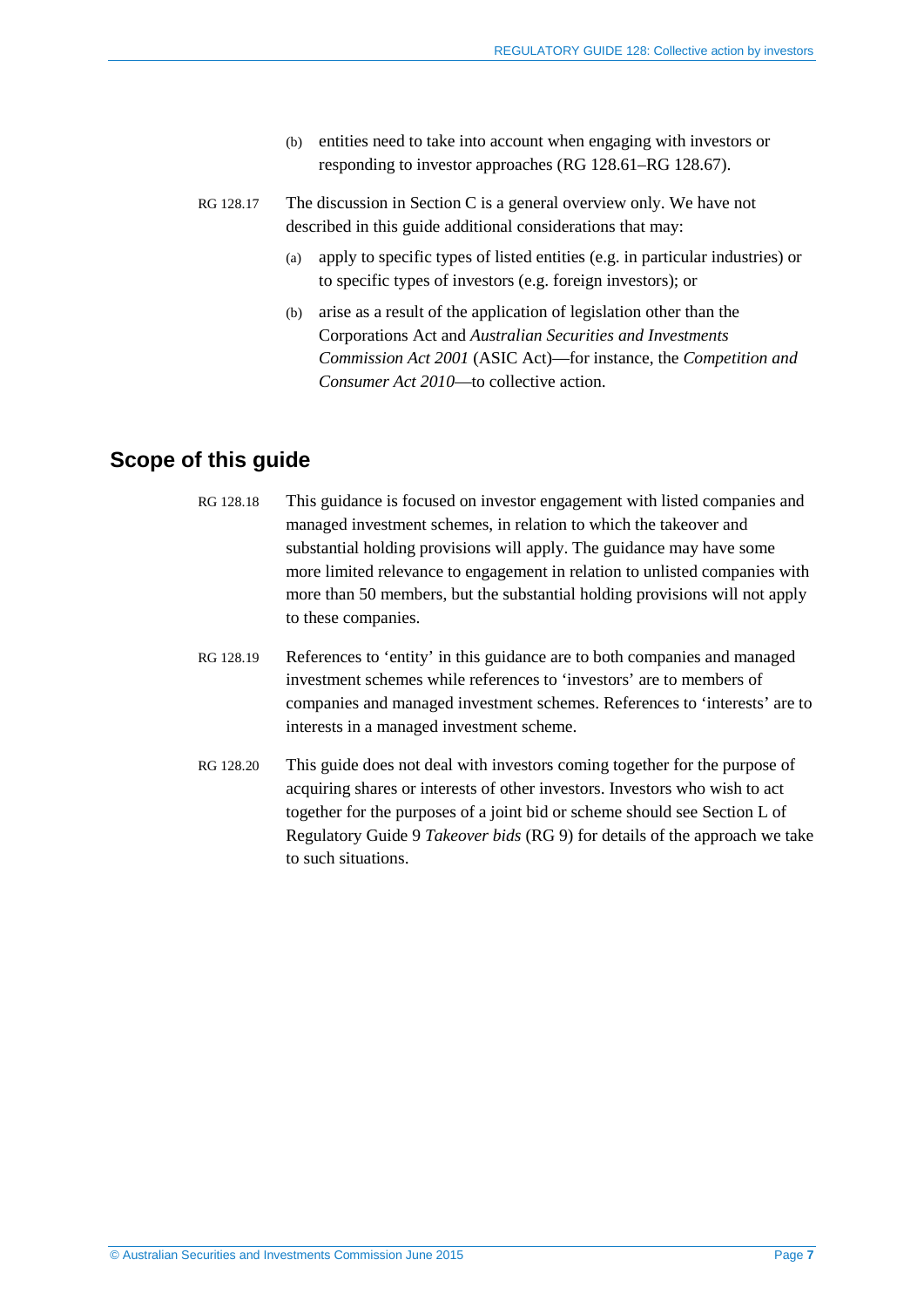## <span id="page-7-0"></span>**B Permissible and prohibited conduct**

#### **Key points**

This section provides guidance on how the takeover and substantial holding provisions apply to collective action. It also provides practical guidance to understand our approach to when certain conduct may raise concerns in relation to compliance with the takeover and substantial holding provisions, or otherwise gives rise to unacceptable circumstances. We have included illustrative examples of activities that are unlikely or more likely to trigger the legal provisions.

This section discusses the consequences of triggering the legal provisions or undertaking conduct amounting to unacceptable circumstances, and sets out the factors we will consider when deciding whether to review conduct and take enforcement action.

We also discuss the circumstances in which we might consider giving relief from the law to allow investors to engage in collective action that would otherwise be prohibited.

### <span id="page-7-2"></span><span id="page-7-1"></span>**The takeover and substantial holding provisions**

- RG 128.21 The takeover and substantial holding provisions are triggered when the following thresholds are met:
	- (a) the 5% substantial holding threshold—after which a person must provide substantial holding notices relating to movements above or below the threshold, and any change of 1% or more in their substantial holding (Pt 6C.1); and
	- (b) the 20% takeover threshold—after which acquisitions and offers to acquire relevant interests in voting shares or interests are only permitted through certain transactions or in certain circumstances (Ch 6).

The thresholds are made up of a person's 'relevant interest' in voting shares or interests, combined with that of any of their associates.

- RG 128.22 The thresholds for both the takeover and substantial holding provisions involve similar calculations incorporating two essential elements:
	- (a) accounting for the votes attached to voting shares or interests in which a person has a relevant interest; and
	- (b) the aggregation of the relevant interests in voting shares or interests of a person and their associates.
- RG 128.23 These elements reflect the respective regimes' underlying policy concern with the acquisition of corporate control and the disclosure of interests that may have a capacity to dictate or influence the entity's future direction or affairs.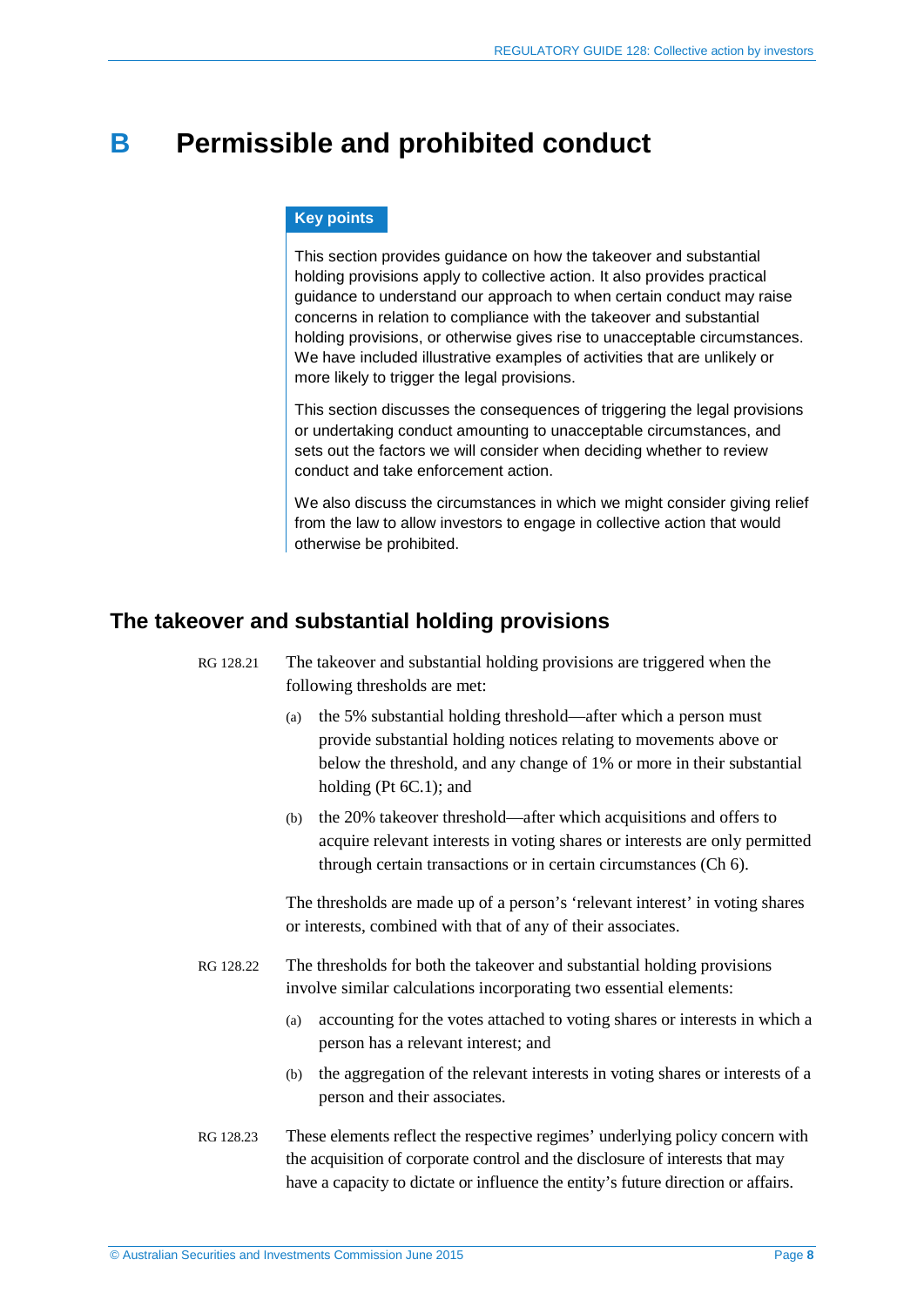RG 128.24 The concept of 'relevant interest' revolves around control over voting and disposal of shares or interests. Because the concept is concerned with a person's capacity to exercise a degree of influence over securities, it encompasses connections wider than ownership. As such, a number of people may have a relevant interest in the same securities in a variety of different capacities.

Note: See Sections B–C of RG 5 for a detailed discussion on when relevant interests arise.

- RG 128.25 Depending on the form and circumstances, collective action by investors can result in the investors acquiring a relevant interest in the shares or interests held by the other investors. For instance, investors might undertake to each other that they will vote a particular way in relation to a particular resolution or not dispose of their shares or interests until a particular issue about an entity's performance is resolved.
- RG 128.26 Even where a particular kind of investor engagement does not result in the investors acquiring a relevant interest in each other's securities, it may still be relevant for the purposes of the takeover and substantial holding provisions. This will most commonly be the case where the investors' collective actions do not involve any arrangement regarding the voting or disposal of shares or interests, but nonetheless results in one or more investors becoming associates.
- RG 128.27 An investor can become an associate of another investor under s12(2) if they propose to:
	- (a) enter into, or have already entered into, a relevant agreement with the other investor for the purpose of controlling or influencing the composition of the entity's board or the conduct of the entity's affairs (s12(2)(b)); or
	- (b) act, or are acting, in concert in relation to the entity's affairs  $(s12(2)(c))$ .
- RG 128.28 An association may arise from a relevant agreement or concerted action relating to matters set out in s53, which include the broad variety of an entity's affairs: see RG 5.136. Therefore, it is possible for the takeover or substantial holding provisions to apply to collective action by investors relating to a range of corporate governance matters, which is not necessarily being undertaken for a control purpose.
- RG 128.29 It can sometimes be important when analysing the legal position to understand that a person does not automatically have a relevant interest in all the shares or interests in which an associate has a relevant interest.
- RG 128.30 Detailed guidance in relation to the concepts of 'relevant interest' and 'associates' is provided in RG 5: see in particular the discussion of 'relevant agreements' at RG 5.30–RG 5.33 and of 'associates' at RG 5.131–RG 5.151.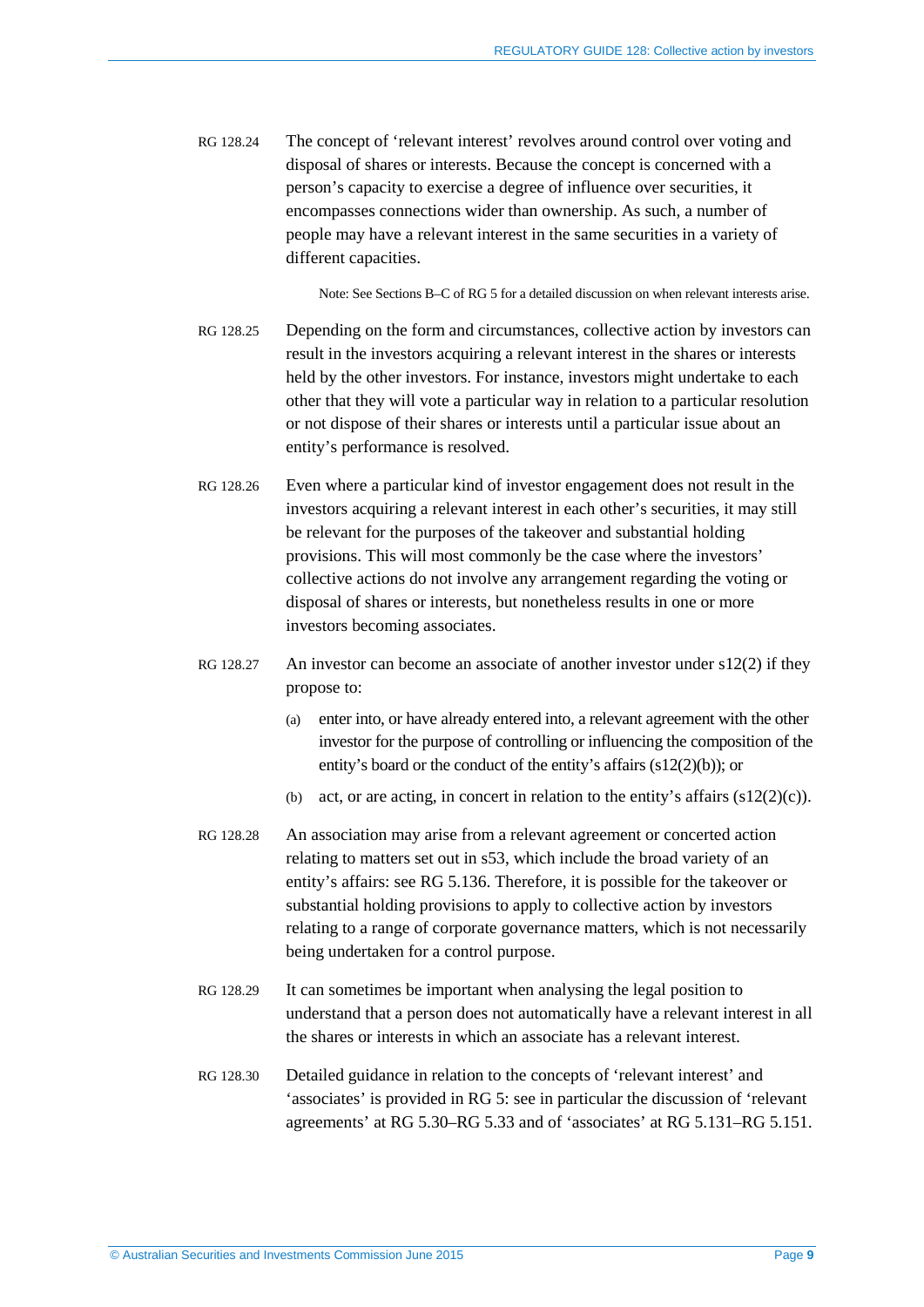RG 128.31 We have set out an overview of the operation of the takeover and substantial holding provisions and the issues that may arise in certain circumstances where investors engage in collective action: see RG [128.32–](#page-9-0)RG [128.40.](#page-10-1)

### **Substantial holding provisions**

<span id="page-9-0"></span>RG 128.32 A person has a substantial holding if they and their associates have relevant interests in voting shares or interests carrying 5% or more of the total votes attached to all voting shares or interests of a listed entity.

> Note: This definition is expanded to include relevant interests disregarded under s609(6) (market traded options) and s609(7) (conditional agreements) in accordance with the definition of 'substantial holding' in s9. See also Table 4 in RG 5.

- RG 128.33 A person must lodge a substantial holding notice under Pt 6C.1 if they:
	- (a) begin to have, or cease to have, a substantial holding in the listed entity;
	- (b) have a substantial holding in the listed entity and there is a movement of at least 1% in their holding; or
	- (c) make a takeover bid for securities of the listed entity (s671B).
- RG 128.34 In assessing what level of substantial holding an investor has at any point, it is important to consider whether any collective action may have caused another person to be their associate, with the result that the other person's relevant interests must also be counted.
- RG 128.35 The substantial holding provisions require disclosure of the identity of the associate and, if the association arises as a result of a relevant agreement, details of the relevant agreement: s671B(3)–(4).
- RG 128.36 The substantial holding notice obligations do not prevent investors in a listed entity acting collectively. Rather, the obligations ensure that in some cases the investors will be obliged to disclose their cooperation to the market.

### **Takeover prohibition**

- RG 128.37 The takeover prohibition in s606 will be contravened (s606(1)–(2)) if an investor acquires a relevant interest in issued voting shares or interests through a transaction in relation to securities so that it or another person's voting power in an entity increases:
	- (a) from 20% or below to more than 20%; or
	- (b) from a starting point above 20% and below 90%.

A person's voting power is the aggregate of the votes attached to the shares or interests in which the person and associates of the person have a relevant interest.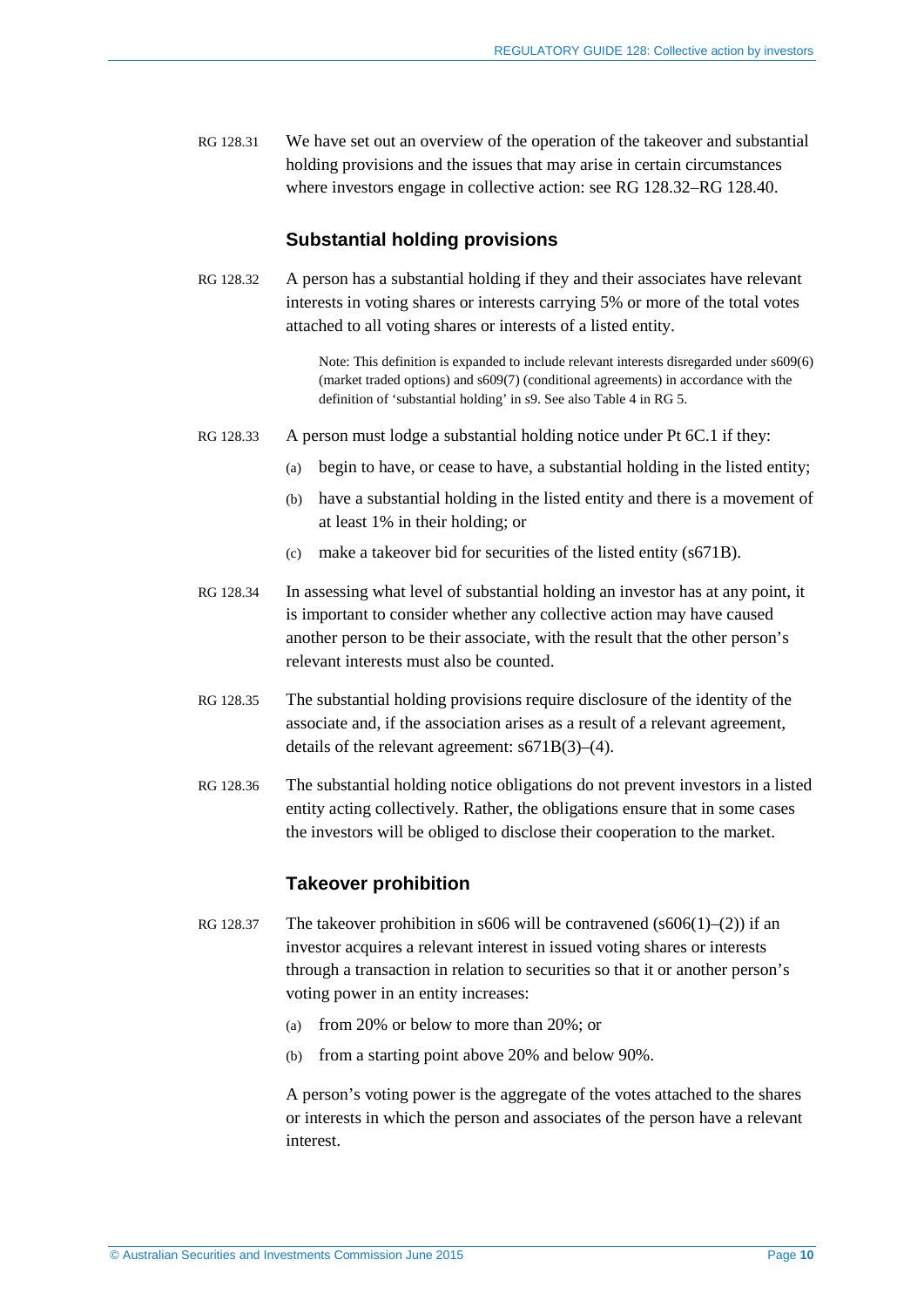- <span id="page-10-3"></span>RG 128.38 In determining whether this provision may be breached, an investor needs to be aware of whether the collective action the investor proposes to undertake will result in any investors:
	- (a) acquiring a relevant interest in the shares or interest of another investor or any other person; and/or
	- (b) becoming associates of any other investors or any other person.
- <span id="page-10-4"></span>RG 128.39 The takeover prohibition does not prohibit collective action occurring when:
	- (a) the investors are not associates and have not acquired a relevant interest as a result of their engagement and interaction;
	- (b) the collective action does not involve the acquisition of a relevant interest because it is conduct that is subject to a specific exclusion under the Corporations Act (e.g. being appointed as proxy within the terms of s609(5) or entering into conditional agreement within the terms of s609(7));

Note: Substantial holding notice disclosure must be made as if the relevant interests acquired through the conditional agreement are not disregarded (s671B(7)). There may of course be other circumstances applicable that mean a relevant interest arises despite the specific exclusion.

- (c) the aggregate voting power of the investors involved in the collective action is less than 20%; or
- <span id="page-10-2"></span>(d) despite the aggregate voting power of the investors being more than 20%, no transaction in relation to securities has been entered into, and no legal or equitable interest in securities has been acquired, that increases a person's relevant interest (even if one or more of the investors have otherwise become associates).

Note: The concept of 'entering into a transaction' is broadly defined and can include entering into a relevant agreement in relation to the securities (see s9 and 64). The prohibition in s606(2) also requires the acquisition of a relevant interest in voting shares (or interests), but not necessarily through a transaction.

<span id="page-10-1"></span>RG 128.40 It is important to then consider whether the collective action will affect the ability of investors to engage in transactions involving the acquisition of relevant interests in the future. For instance, if an investor's situation is as described in RG [128.39\(d\),](#page-10-2) it may not be possible for them to acquire more shares or interests in the entity as a result of the takeover prohibition applying in the future.

### <span id="page-10-0"></span>**Collective action conduct**

RG 128.41 There are a number of collective activities by investors that provide a means of effectively engaging with an entity but that do not result in an investor acquiring a relevant interest in someone else's shares or interests, nor result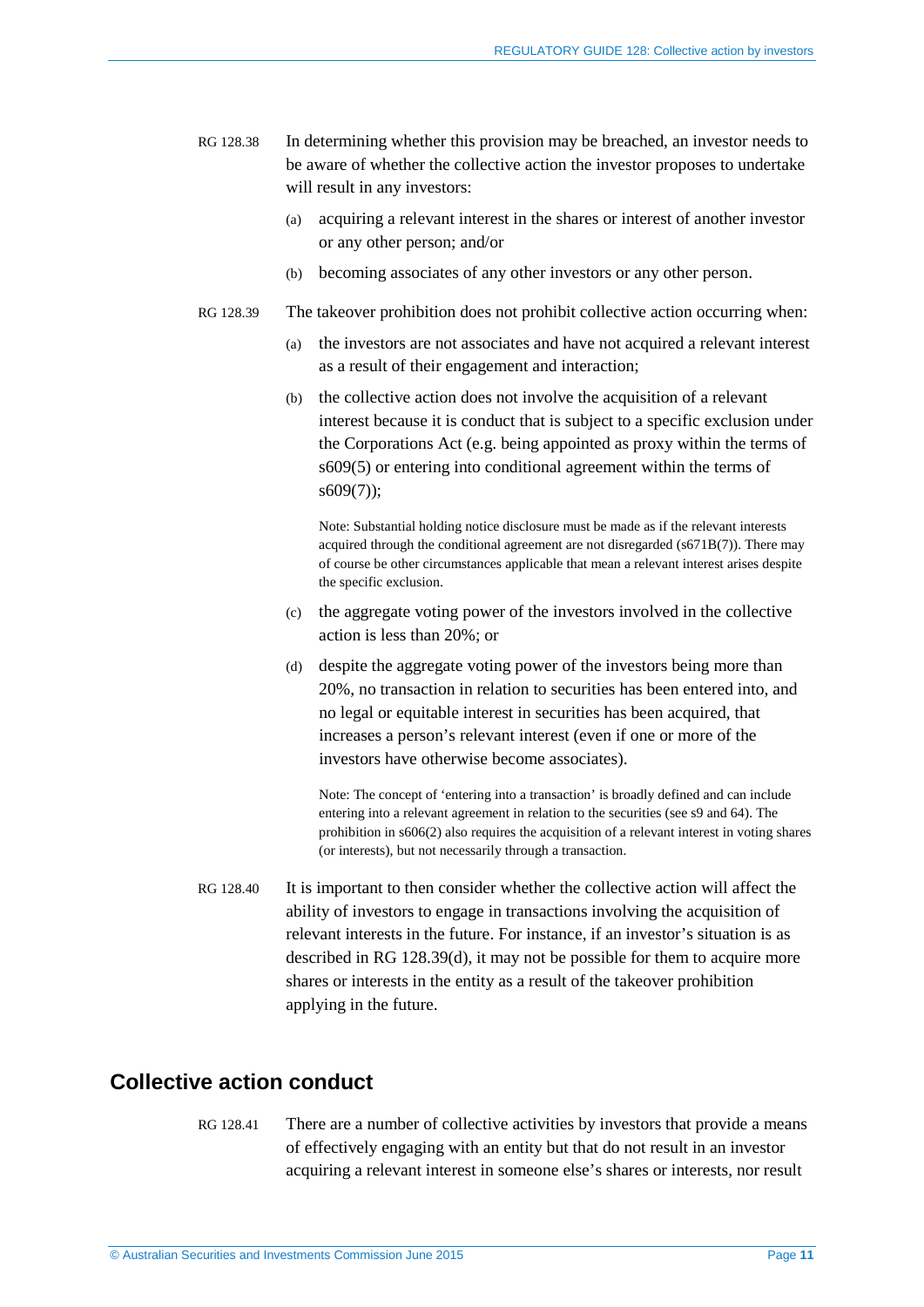in an associate relationship. We recognise the value of these activities in promoting good corporate governance in Australian entities.

- RG 128.42 While in some instances it can be clear whether conduct falls within or outside the scope of the legal provisions, due to the nature of concepts like 'relevant agreement' and 'associate', there can be uncertainty about their application to a range of conduct.
- RG 128.43 We have provided some illustrative examples of conduct where collective action is unlikely [\(Table](#page-11-0) 1) or more likely [\(Table](#page-13-1) 2) to constitute entry into a relevant agreement resulting in the acquisition of a relevant interest or triggering an associate relationship. These examples are illustrative only. The circumstances of each case need to be considered individually. There may be other relevant factors that trigger the takeover or substantial holding provisions.
- RG 128.44 In addition, when regulating the takeover provisions we also need to consider the possibility that unacceptable circumstances may exist: see s657A and the Takeovers Panel's Guidance Note 1 *Unacceptable circumstances*[. Table](#page-11-0) 1 and [Table](#page-13-1) 2 also note whether the conduct may give rise to unacceptable circumstances.
- RG 128.45 To the extent that it is ambiguous whether particular conduct is caught by the takeover and substantial holding provisions or conduct is outside these provisions, our attitude to whether unacceptable circumstances exist and enforcement action is warranted will depend on whether it appears that the conduct has a control purpose and effect, rather than simply promoting good corporate governance: see RG [128.46–](#page-13-2)RG [128.52.](#page-15-1)

| <b>Type of conduct</b>                                                                                                                                      | <b>Explanation and analysis of issues</b>                                                                                                                                                                                                                                                                                                                       |
|-------------------------------------------------------------------------------------------------------------------------------------------------------------|-----------------------------------------------------------------------------------------------------------------------------------------------------------------------------------------------------------------------------------------------------------------------------------------------------------------------------------------------------------------|
| Investors:<br>• holding discussions or meetings<br>about voting at a specific or proposed<br>meeting of an entity;<br>• discussing issues about the entity, | If the conduct is confined to the exchange of views or information<br>between the investors, then this is unlikely to give rise to an<br>association, involve entering into a relevant agreement or<br>unacceptable circumstances, as each investor is not bound to act in<br>a certain way and retains its own discretion in terms of approach on<br>an issue. |
| including problems and potential<br>solutions:<br>• discussing possible matters to be<br>raised with the entity's board;                                    | If the conduct extends to the formulation of joint proposals to be<br>pursued together or there is an understanding that the investors will<br>act or vote in a particular way, then concerns may arise.                                                                                                                                                        |
| • discussing and exchanging views on<br>a resolution to be voted on at a<br>meeting; or<br>• disclosing individual voting intentions<br>on a resolution.    |                                                                                                                                                                                                                                                                                                                                                                 |
|                                                                                                                                                             |                                                                                                                                                                                                                                                                                                                                                                 |

#### <span id="page-11-0"></span>**Table 1: Conduct unlikely to constitute acting as associates or entering into a relevant agreement giving rise to a relevant interest**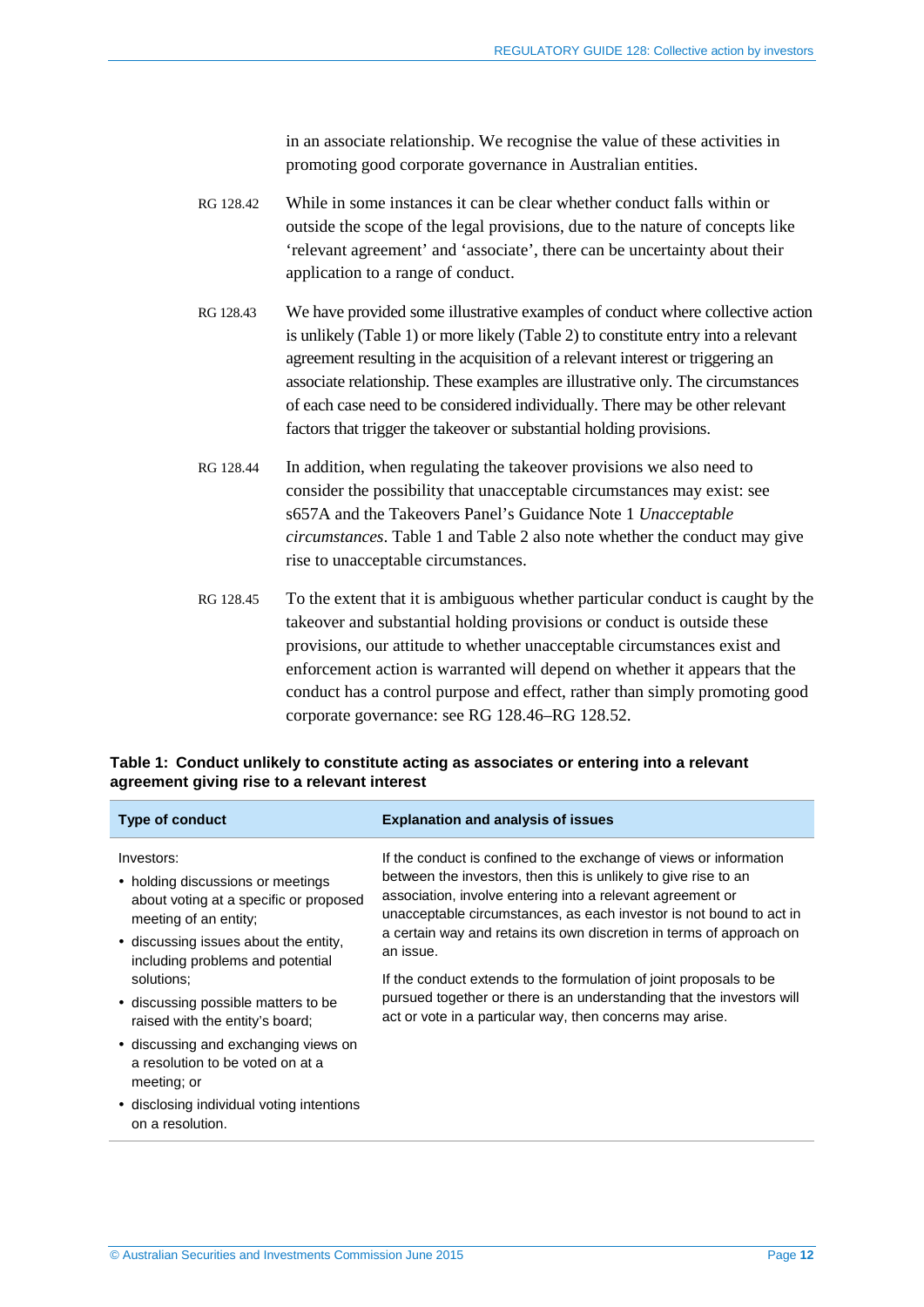| <b>Type of conduct</b>                                                                                                                                                      | <b>Explanation and analysis of issues</b>                                                                                                                                                                                                                                                                                                                                                                                                                                                                                   |
|-----------------------------------------------------------------------------------------------------------------------------------------------------------------------------|-----------------------------------------------------------------------------------------------------------------------------------------------------------------------------------------------------------------------------------------------------------------------------------------------------------------------------------------------------------------------------------------------------------------------------------------------------------------------------------------------------------------------------|
| Investors recommending that another<br>investor votes in a particular way.                                                                                                  | This is unlikely to make the investors associates or constitute<br>entering into a relevant agreement giving rise to a relevant interest if<br>no undertaking or agreement to follow the recommendation or act in<br>a particular way is obtained.                                                                                                                                                                                                                                                                          |
|                                                                                                                                                                             | Note: This type of conduct may have the benefit of the associate<br>exclusions set out in s16 (if one entity is providing advice in a<br>professional capacity to another entity).                                                                                                                                                                                                                                                                                                                                          |
|                                                                                                                                                                             | The conduct is unlikely to give rise to unacceptable circumstances.                                                                                                                                                                                                                                                                                                                                                                                                                                                         |
| Investors making representations to the<br>company's board about the company's<br>policies or practices or particular<br>actions that the company might<br>consider taking. | If the conduct comprises merely raising the same general issues of<br>concern raised by other shareholders-either in one-on-one or joint<br>meetings with the company-in order to understand the company's<br>position and discuss alternative viewpoints, then this is unlikely to<br>result in the investors being associates.                                                                                                                                                                                            |
|                                                                                                                                                                             | These general issues may range from corporate governance issues<br>to long-term strategic or commercial risks facing the company. For<br>instance, dialogue in relation to:                                                                                                                                                                                                                                                                                                                                                 |
|                                                                                                                                                                             | • some aspect of executive remuneration, such as the structure of<br>the company's incentive schemes; or                                                                                                                                                                                                                                                                                                                                                                                                                    |
|                                                                                                                                                                             | • forward-looking or long-term strategic matters about how the<br>entity is positioning itself for the future, taking into account the<br>specific large-scale risks and trends that are affecting the future of<br>the industry in which the entity operates.                                                                                                                                                                                                                                                              |
|                                                                                                                                                                             | This conduct is also unlikely to give rise to unacceptable<br>circumstances, particularly if focused on governance issues.                                                                                                                                                                                                                                                                                                                                                                                                  |
|                                                                                                                                                                             | However, if this forms part of pursuing agreed joint proposals about<br>the company (or it is suggested) that joint proposals will be pursued<br>if the company does not give a satisfactory response), then this may<br>suggest that the investors are associates. If accompanied by overt<br>threats of some form of collective or coordinated exercise of rights<br>attached to shares, it can raise concerns that the investors have<br>acquired relevant interests in each other's shares via a relevant<br>agreement. |
|                                                                                                                                                                             | Making the same representations to the company's board about a<br>control transaction proposed by one of the investors, or about<br>particular transactions that the investors may benefit from over and<br>above any benefit to shareholders generally, may in particular give<br>rise to concerns that unacceptable circumstances exist.                                                                                                                                                                                  |

Note: These examples are unlikely to give rise to an association or involve entering into a relevant agreement giving rise to a relevant interest only if the conduct is confined to the actions in the examples and does not go any further.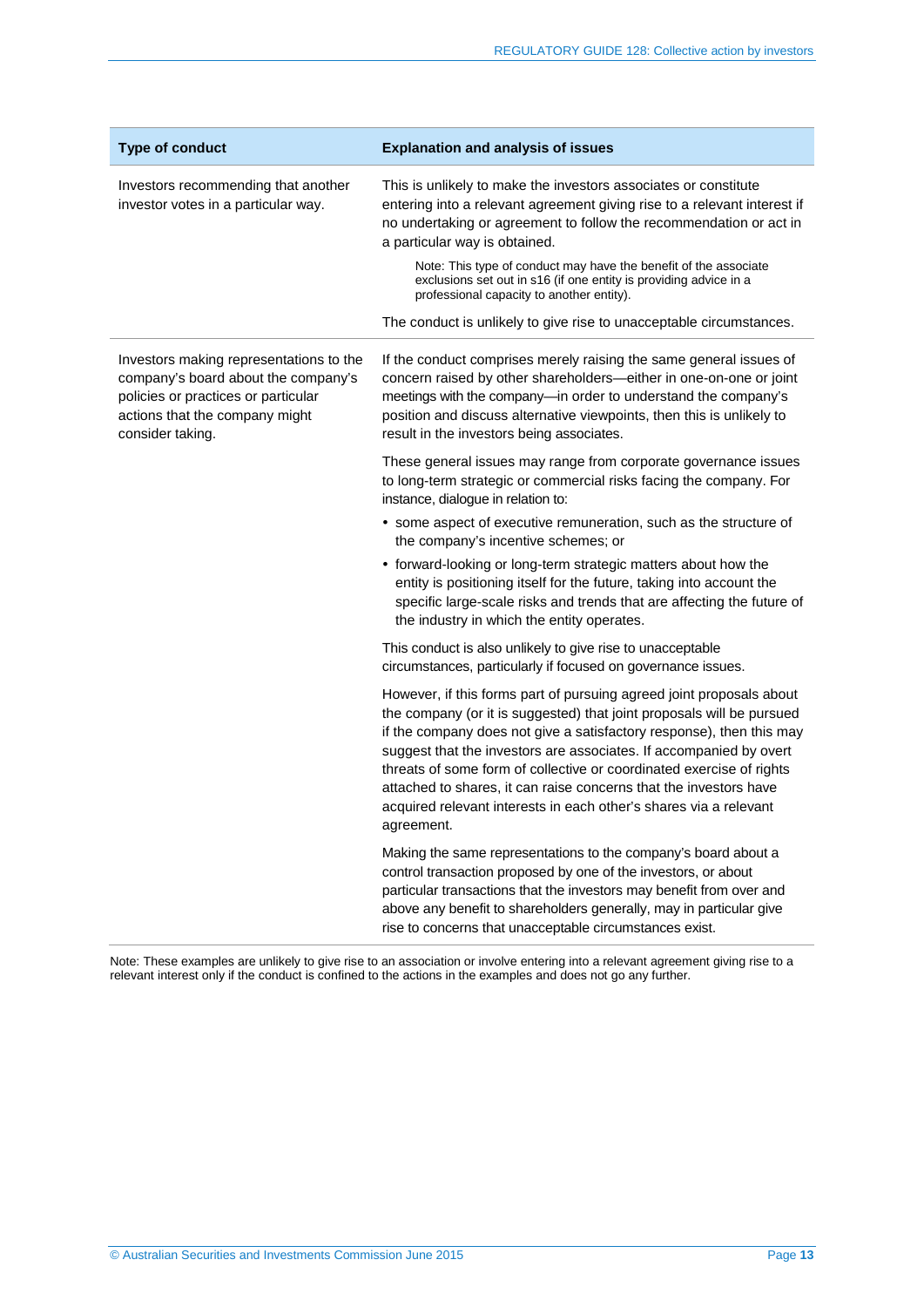<span id="page-13-1"></span>

| Table 2: Conduct more likely to constitute acting as associates or entering into a relevant |
|---------------------------------------------------------------------------------------------|
| agreement giving rise to a relevant interest                                                |

| <b>Type of conduct</b>                                                                                                                                                                                                                                                                                                                                                                                                                                                                                                                                                   | <b>Explanation and analysis of issues</b>                                                                                                                                                                                                                                                                                                                                                                                                                                                                                                                                                                                                                                                                                                                                                                                                                                                                                                                                                                                                                                                                                                                                                                                                 |  |
|--------------------------------------------------------------------------------------------------------------------------------------------------------------------------------------------------------------------------------------------------------------------------------------------------------------------------------------------------------------------------------------------------------------------------------------------------------------------------------------------------------------------------------------------------------------------------|-------------------------------------------------------------------------------------------------------------------------------------------------------------------------------------------------------------------------------------------------------------------------------------------------------------------------------------------------------------------------------------------------------------------------------------------------------------------------------------------------------------------------------------------------------------------------------------------------------------------------------------------------------------------------------------------------------------------------------------------------------------------------------------------------------------------------------------------------------------------------------------------------------------------------------------------------------------------------------------------------------------------------------------------------------------------------------------------------------------------------------------------------------------------------------------------------------------------------------------------|--|
| Investors jointly signing with other<br>investors:<br>• a s249D notice (or s252B notice in<br>the case of managed investment<br>schemes) to requisition a general<br>meeting of an entity for the purposes<br>of putting forward a resolution relating<br>to the composition of the board or the<br>entity's affairs; or<br>• a s249N notice (or s252L notice in<br>the case of managed investment<br>schemes) to request a resolution to<br>relating to the composition of the<br>board or the entity's affairs be<br>considered at a general meeting of<br>the entity. | Jointly signing a s249D or s249N notice (or a s252B or s252L notice<br>in the case of managed investment schemes) in these<br>circumstances is likely to be considered entering into a relevant<br>agreement and for these investors to be considered associates. If<br>this is accompanied by an understanding about the exercise of<br>voting rights, it will also result in the acquisition of a relevant interest.<br>We expect that this would be the case in most instances.<br>We expect that it would be rare for a person to elect to publicly sign<br>a notice requisitioning a resolution without having formed any<br>understanding with their co-signatories as to voting. In these cases,<br>signing a s249D, s249N, s252B or s252L notice will likely give rise<br>to an association, but may not result in an acquisition of a relevant<br>interest.<br>Concerns that unacceptable circumstances could exist may arise<br>where the subject matter of the resolution:<br>• is the proposed removal of directors to be replaced with new<br>directors who are aligned with the requisitioning investors (i.e. the<br>purpose of the resolution is to facilitate the investors pursuing their<br>plans for the company); or |  |
|                                                                                                                                                                                                                                                                                                                                                                                                                                                                                                                                                                          | • seeks approval of a transaction (such as a selective buy-back) on<br>unduly favourable or on non-commercial terms, or a transaction<br>that has an effect on the 'control' of the company.                                                                                                                                                                                                                                                                                                                                                                                                                                                                                                                                                                                                                                                                                                                                                                                                                                                                                                                                                                                                                                              |  |
| Investors formulating joint proposals<br>relating to board appointments or a<br>strategic issue.                                                                                                                                                                                                                                                                                                                                                                                                                                                                         | This conduct is likely to indicate that there is an understanding<br>between the investors on a particular matter relating to the affairs of<br>the company, which amounts to a relevant agreement or acting in<br>concert and these investors being considered associates.                                                                                                                                                                                                                                                                                                                                                                                                                                                                                                                                                                                                                                                                                                                                                                                                                                                                                                                                                               |  |
| Investors:<br>• accepting an inducement to vote or<br>act in a specific way;<br>• agreeing on a plan concerning voting;<br>or<br>• limiting their freedom to vote (e.g. by<br>granting another investor their<br>irrevocable proxy).                                                                                                                                                                                                                                                                                                                                     | This conduct is likely to constitute entering into a relevant<br>agreement and for these investors to be considered associates. In<br>addition, it may give a person control over the votes attached to<br>shares or interests, resulting in the acquisition of a relevant interest<br>by that person.                                                                                                                                                                                                                                                                                                                                                                                                                                                                                                                                                                                                                                                                                                                                                                                                                                                                                                                                    |  |

### <span id="page-13-2"></span><span id="page-13-0"></span>**Consequences of problematic collective action**

RG 128.46 In some circumstances, collective action conducted by investors will result in the acquisition of a relevant interest or an associate relationship. The consequences of this will depend on whether there has been a transaction (or acquisition of legal or equitable interest) and what the resulting level of voting power is: see RG [128.38–](#page-10-3)RG [128.39.](#page-10-4) Where the resulting voting power of a person or group is 5% or more, but no more than 20%, and the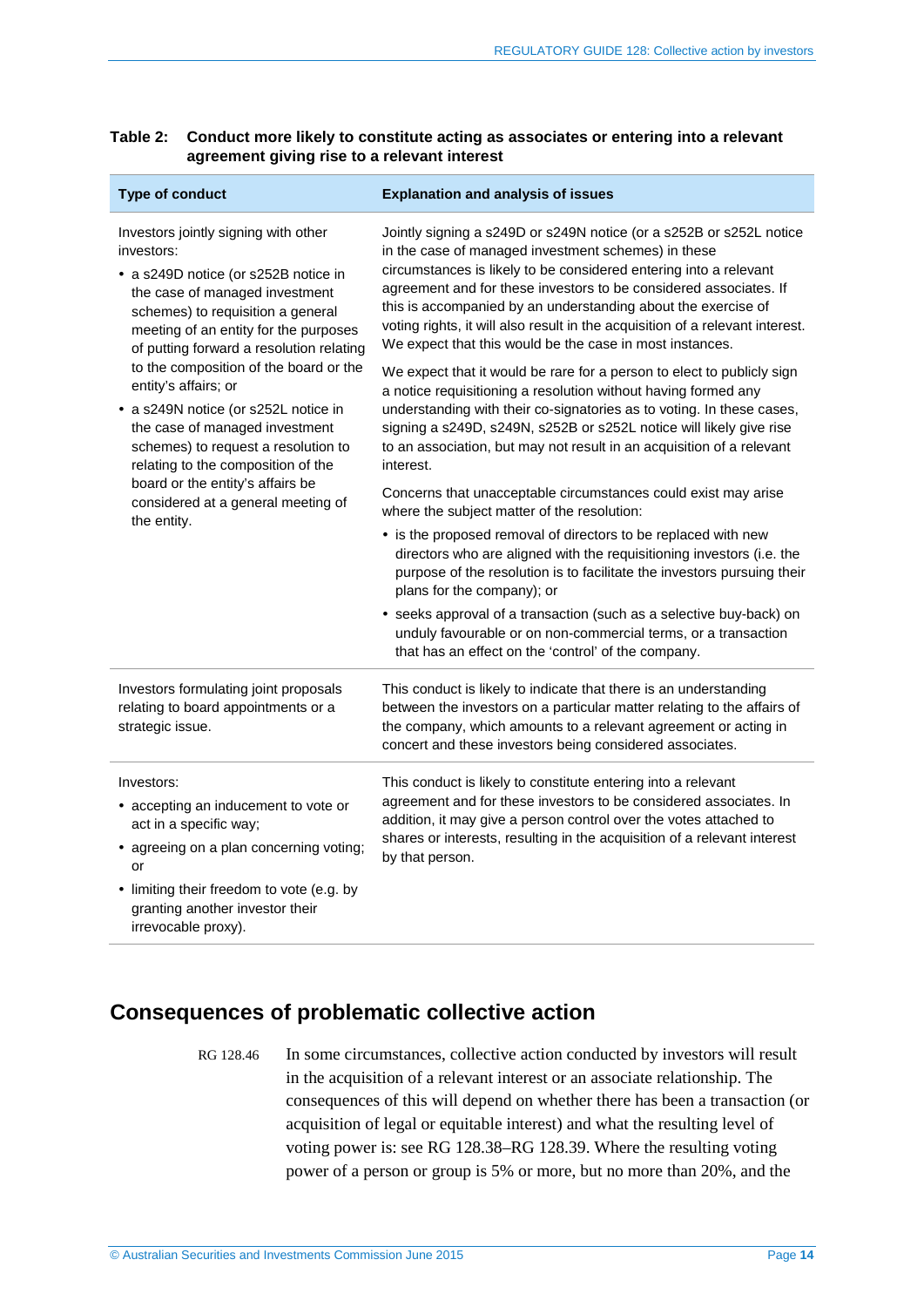collective action results in the acquisition of relevant interest or the formation of an association, the Corporations Act will require only disclosure of information. The takeover prohibition potentially applies only if the voting power of a person or group increases above 20%.

- RG 128.47 We will consider enforcement action against investors who act collectively in breach of the takeover and substantial holding provisions. If investors act contrary to the underlying principles of Ch 6, we are likely to consider that unacceptable circumstances have occurred and may refer the matter to the Takeovers Panel.
- RG 128.48 We are likely to look more closely at potential collective action that has the characteristics set out in [Table 3.](#page-14-0)

#### <span id="page-14-0"></span>**Table 3: Conduct that may attract ASIC scrutiny**

| <b>Control transaction</b>                | This conduct involves an actual or proposed control transaction, being either a<br>takeover bid or a transaction of the kind listed in s611.<br>It is more likely in these circumstances that the collective action is being<br>undertaken to acquire or maintain control of the entity.<br>Note: For further guidance regarding joint bids, see Section L of RG 9.                                                                                                                                                                                                                                                                                                                                                                                                                                                                           |
|-------------------------------------------|-----------------------------------------------------------------------------------------------------------------------------------------------------------------------------------------------------------------------------------------------------------------------------------------------------------------------------------------------------------------------------------------------------------------------------------------------------------------------------------------------------------------------------------------------------------------------------------------------------------------------------------------------------------------------------------------------------------------------------------------------------------------------------------------------------------------------------------------------|
| <b>Board control</b>                      | This conduct involves the replacement of directors of a company and other<br>circumstances involving directing the exercise of the board's power.<br>Particularly in circumstances where the proposed directors have a connection with<br>the investors who may be engaged in collective action, board control activity can<br>be used as a pathway to control over the entity and more traditional control<br>transactions. It can also be used to exert illegitimate undisclosed control by using<br>threats to the position of existing board members to persuade an entity's board to<br>make particular decisions.                                                                                                                                                                                                                       |
|                                           | We will be particularly concerned by collective action that seeks to change the<br>composition of the board for the purpose of facilitating the investors proposing the<br>change pursuing their plans for the company.                                                                                                                                                                                                                                                                                                                                                                                                                                                                                                                                                                                                                       |
| <b>Benefits to some</b><br>investors only | This conduct concerns proposals that have benefits for particular investors rather<br>than investors as a whole.<br>Some of the potential for cooperative investor engagement to increase the long-<br>term value for all investors will not be realised if only particular investor interests<br>are served. Generally, entities are cautious about benefiting particular investors<br>only and investors seeking to obtain these benefits may be more likely to engage<br>in behaviour to acquire control of, rather than simply make representations about,<br>entity decision making. Proposals to give investors veto rights (greater than those<br>carried by the level of their holding) over the entity engaging in particular types of<br>conduct (e.g. equity fundraising proposals) may be one example of this kind of<br>benefit. |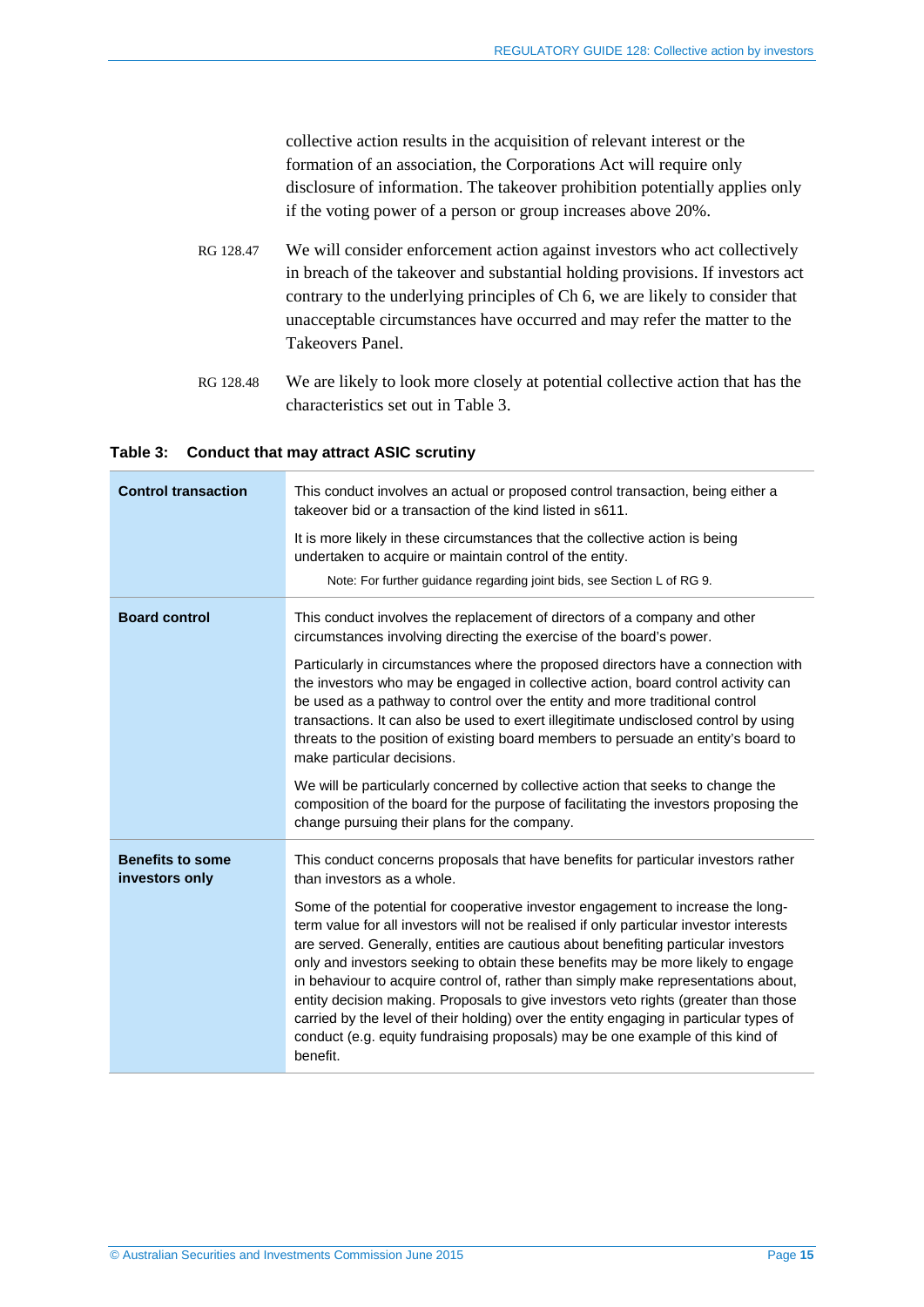| <b>Pattern of collective</b><br>The investors involved have a history of collective action in relation to this entity or<br>other entities that suggest that they act in concert for control purposes.<br>action<br>As finding associations often depends on inferences from circumstances, it is<br>important to take into account the broader history of investors who may be acting<br>collectively. If there is a long history of investors pursuing joint proposals, it is more<br>likely that the particular issue where the views of these investors are aligned is not<br>a common approach to one matter but part of a broader arrangement about<br>controlling the entity. This kind of history may also mean that it is easier to imply to<br>the entity that the voting influence of each will be combined. |                                                                                                                                                                                                                                                                                                                                           |
|-------------------------------------------------------------------------------------------------------------------------------------------------------------------------------------------------------------------------------------------------------------------------------------------------------------------------------------------------------------------------------------------------------------------------------------------------------------------------------------------------------------------------------------------------------------------------------------------------------------------------------------------------------------------------------------------------------------------------------------------------------------------------------------------------------------------------|-------------------------------------------------------------------------------------------------------------------------------------------------------------------------------------------------------------------------------------------------------------------------------------------------------------------------------------------|
| RG 128.49                                                                                                                                                                                                                                                                                                                                                                                                                                                                                                                                                                                                                                                                                                                                                                                                               | In contrast, we are less likely to closely examine collective action that<br>satisfies all of the following criteria:<br>the subject matter of the collective action relates solely to:<br>(a)<br>the improvement of the entity's corporate governance; or<br>(i)<br>issues that can properly be determined at a general meeting;<br>(ii) |

- (b) the collective action is temporary and purely related to the resolution of that issue; and
- (c) the collective action is not concerned with the acquisition of a substantial interest or the exercise of control, and there is no ongoing undisclosed association between the investors involved.
- RG 128.50 Examples of matters that relate solely to the improvement of the entity's corporate governance may include encouraging:
	- (a) better disclosure to the market, including ensuring information communicated through investor briefings is as widely available as possible;
	- (b) more comprehensive board evaluation processes;
	- (c) more sophisticated risk management systems;
	- (d) improved sustainability or corporate social responsibility reporting; and
	- (e) changes to executive remuneration structures.
- RG 128.51 We may take action where investors fail to lodge substantial holding notices when they are required to do so under the Corporations Act or where the disclosure in the substantial holding notice is inadequate: see RG 5 for further guidance in relation to substantial holding notices.
- <span id="page-15-1"></span>RG 128.52 See Sectio[n C](#page-17-0) for other legal considerations under the Corporations Act that can also arise in relation to collective actions.

### <span id="page-15-2"></span><span id="page-15-0"></span>**Relief**

RG 128.53 We are prepared to give relief in circumstances where the collective action proposed is clearly caught by the takeover provisions, yet the nature of it is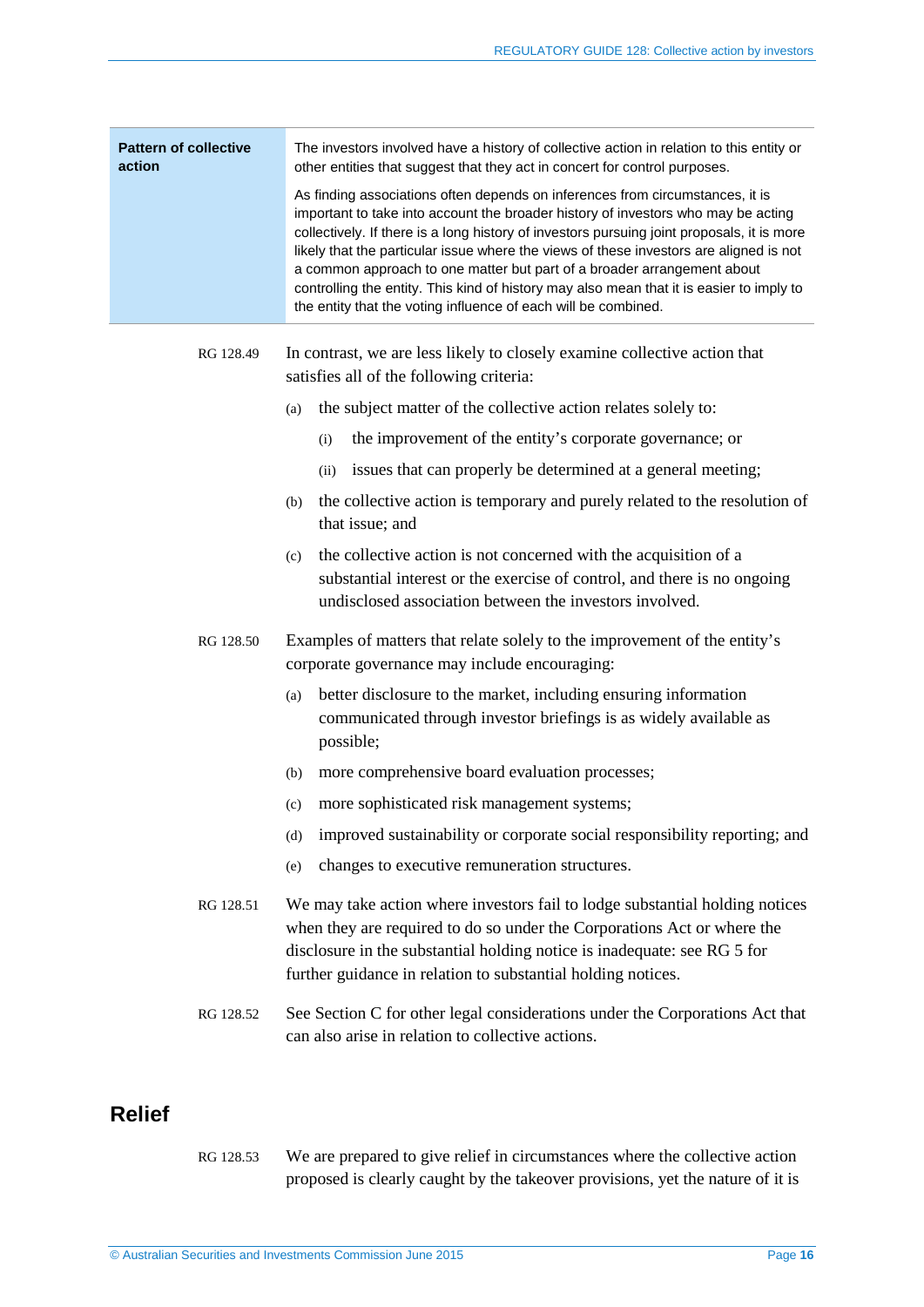not concerned with the acquisition of a substantial interest or control over the entity. To the extent we are prepared to grant relief, we will be more likely to facilitate short-term, specific arrangements that do not include the provision of consideration. These arrangements more closely resemble the exception to the relevant interest provisions for proxies.

- RG 128.54 We will generally be reluctant to provide relief simply because there is some residual uncertainty about the legal position of collective action. The exhaustive analysis of the facts required in such cases, and the need to cast relief by reference to these facts, is unlikely to result in timely or useful relief.
- <span id="page-16-0"></span>RG 128.55 In addition, any relief that we are prepared to give will generally require disclosure to the market. Given the emphasis in the Corporations Act on disclosure of substantial holdings and control transactions, we consider that in most cases the benefits of disclosure to the market outweigh the burden on the parties involved in making the disclosure.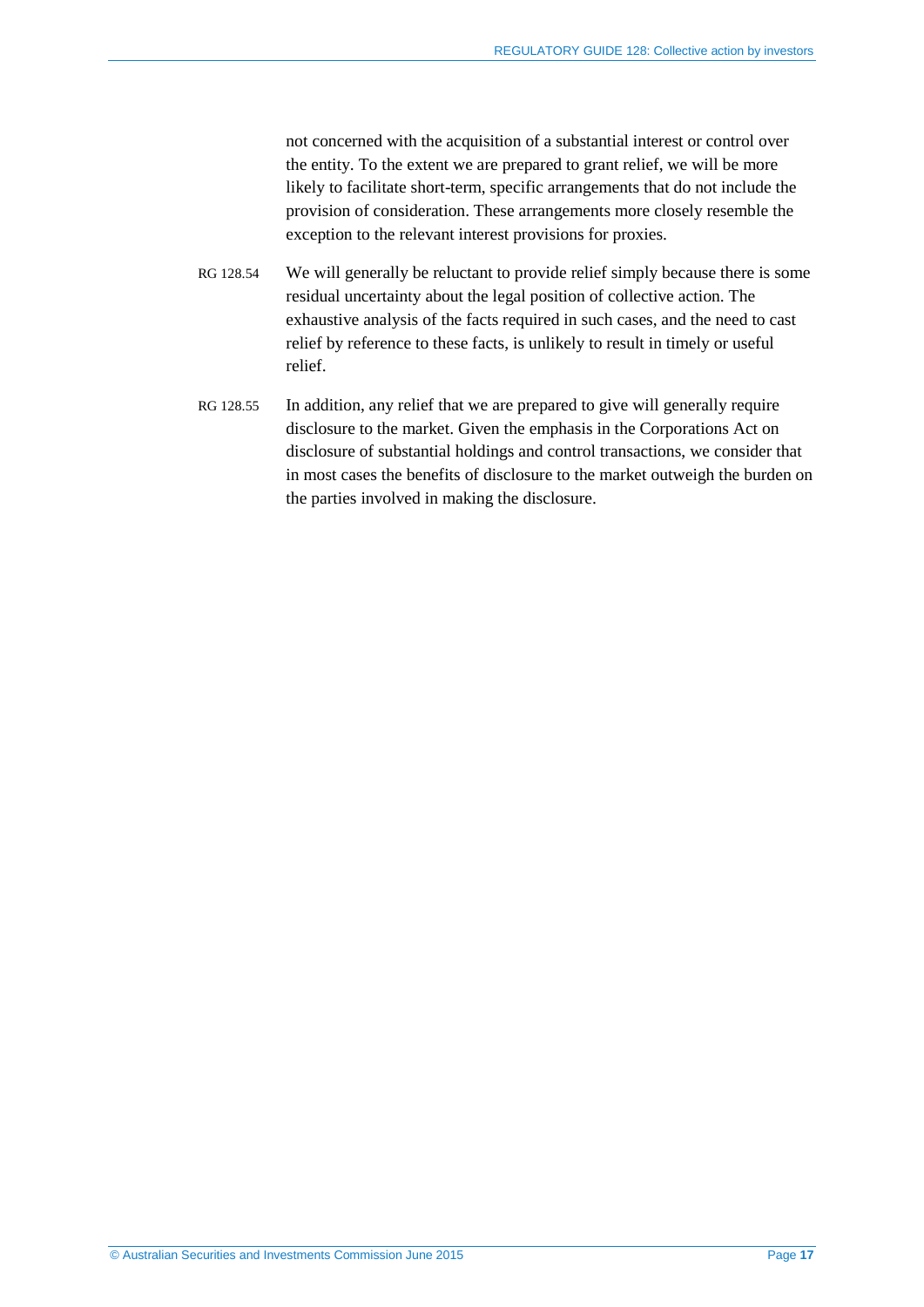## <span id="page-17-0"></span>**C Additional legal considerations**

#### **Key points**

This section identifies a number of other important legal considerations for investors and entities involved in investor engagement. These include:

- the prohibition on insider trading;
- shadow directors:
- directors' duties:
- misleading and deceptive conduct; and
- handling confidential information.

### <span id="page-17-2"></span><span id="page-17-1"></span>**Issues for investors to consider**

#### **Insider trading**

- RG 128.56 An investor that has entered into a voting agreement or discussions with other investors or with the entity may be in possession of inside information. For example, the mere existence of a voting agreement or the occurrence of these discussions may be price-sensitive information.
- RG 128.57 Persons possessing information that is price sensitive and not generally available to the market must not trade for as long as those circumstances apply. Otherwise they could contravene the insider trading prohibition in s1043A if they apply for, acquire, or dispose of shares or interests (or enter into an agreement to do so), or procure another person to apply for, acquire, or dispose of shares or interests (or enter into an agreement to do so), after entering into a relevant agreement without informing the market that an agreement exists: see s1043A and the definition of 'inside information' in s1042A. The exceptions in s1043H–1043J (exception for knowledge of person's own intentions or activities) are unlikely to apply in these circumstances.

#### **Shadow directors**

- RG 128.58 Investors should be mindful of whether their actions result in them effectively managing the entity. If they do, investors may be acting as shadow directors.
- RG 128.59 The definition of 'director' in s9 of the Corporations Act covers both appointed directors and shadow directors—that is, it includes persons who have not been appointed directors but:
	- (a) who act in the position of a director; or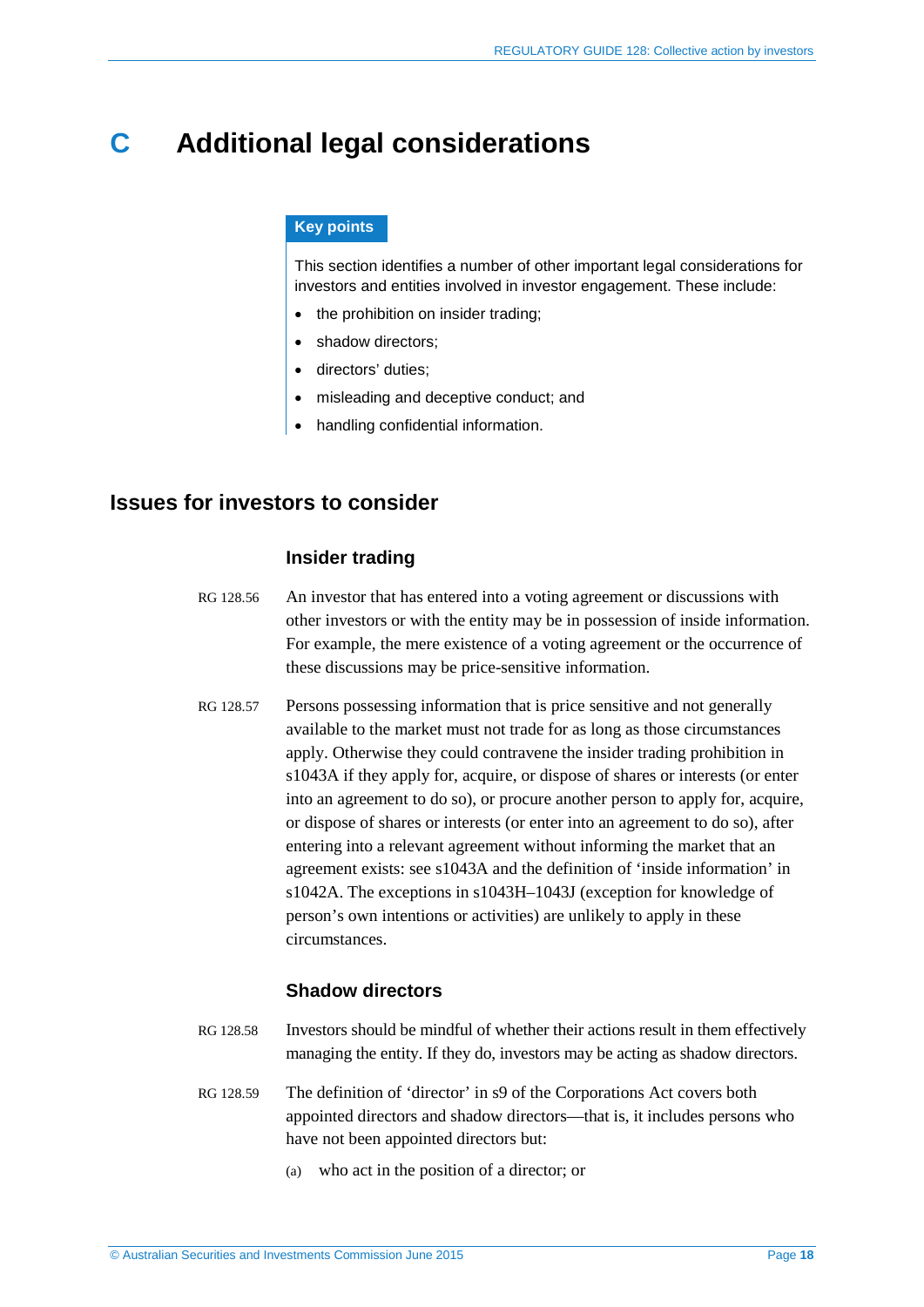(b) whose wishes or instructions the directors of the company or body are accustomed to act in accordance with.

As it is possible for the concept of a shadow director to extend beyond natural persons, investors should be conscious of whether their actions could constitute a shadow directorship. Liability for directors' duties imposed by the Corporations Act extends to shadow directors.

#### **Misleading and deceptive conduct**

<span id="page-18-1"></span>RG 128.60 Some instances of investor engagement, including collective statements, occur through statements made by investors publicly, including in the media. When making public statements, investors should be careful that the statements are not misleading or deceptive: see s1041H of the Corporations Act and s12DA of the ASIC Act.

### <span id="page-18-2"></span><span id="page-18-0"></span>**Issues for entities to consider**

#### **Duty to act in best interests of the company**

- RG 128.61 While we recognise the benefits of directors engaging with investors, directors have a duty to act in the best interests of the company: s181(1). That is, directors have a duty to act in the best interests of the company as a whole, as opposed to the interest of any individual investor or collection of investors.
- RG 128.62 The responsible entity of a managed investment scheme, and its officers, also have a duty to act in the best interests of members:  $s601FC(1)(c)$  and  $601FD(1)(c)$ , respectively.

#### **Duty to act for a proper purpose**

- RG 128.63 Directors have a duty to act for a proper purpose:  $s181(1)(b)$ . That is, directors must use their powers for their intended purpose, not a collateral purpose: see *Whitehouse v Carlton Hotel Pty Ltd* (1987) 162 CLR 285. A 'collateral purpose' may include where a director uses their powers or corporate funds to advance personal interests in responding to an approach by an investor: see *Advance Bank v FAI* [1987] 9 NSWLR 464.
- RG 128.64 In election and proxy solicitation cases, which may have commenced because of collective action by investors, directors may be exceeding or abusing their powers where they:
	- (a) expend an unreasonable sum of the entity's money;
	- (b) expend corporate funds on material relevant only to questions of personality and not corporate policy; or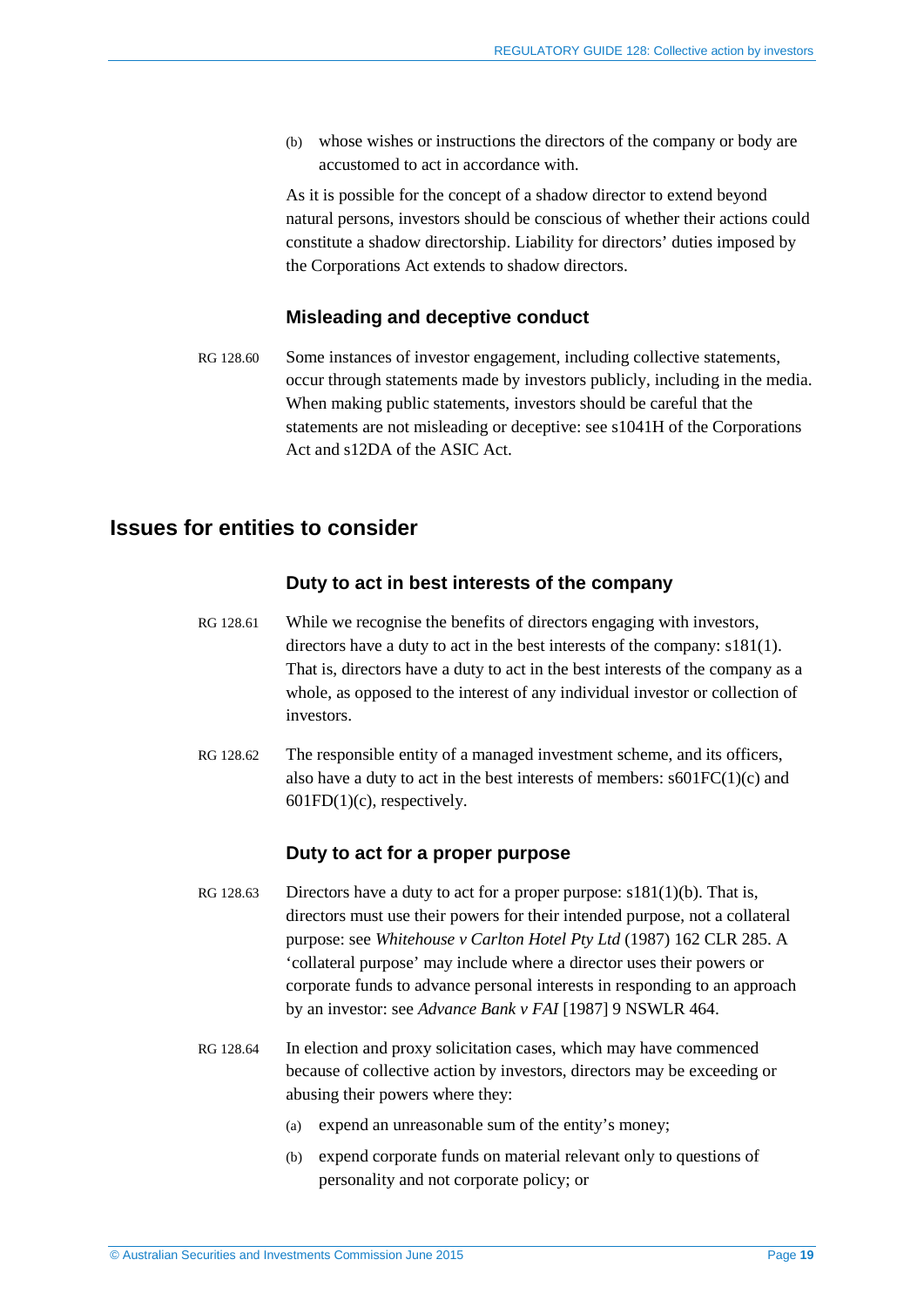(c) otherwise act in a manner that is excessive or unfair in the circumstances, given the corporate purpose to be attained (see *Advance Bank v FAI* [1987] 9 NSWLR 464, at 485).

### **Confidential information**

- RG 128.65 Engagement with investors should not be viewed as a way in which those investors can gain price-sensitive information additional to that already disclosed to the market as a whole. This type of engagement should instead focus on investors providing the listed entity with feedback regarding previously disclosed information or discussion of information that is clearly not price sensitive.
- RG 128.66 While we recognise it is important that listed entities actively engage with their investors, these entities should be careful that they are not selectively disclosing confidential, price-sensitive information when doing so. This could constitute a breach of the entity's continuous disclosure obligations under the ASX Listing Rules and the Corporations Act, and creates the risk of insider trading.

Note: In Report 393 *Handling of confidential information: Briefings and unannounced transactions* (REP 393), we make recommendations for companies on the handling of confidential information, including the issues associated with selectively disclosing information.

### **Misleading and deceptive conduct**

<span id="page-19-0"></span>RG 128.67 As noted at RG [128.60,](#page-18-1) some instances of investor engagement occur through statements made by investors publicly, including in the media. Companies should be careful when making public statements in response to investor communications to the market that the statements are not misleading or deceptive: see s1041H of the Corporations Act and s12DA of the ASIC Act.

> Note: Regulatory Guide 25 *Takeovers: False and misleading statements* (RG 25) addresses the issue of 'truth in takeovers' and provides guidance to market participants (bidders, targets and substantial holders) in relation to making public statements during takeover bids.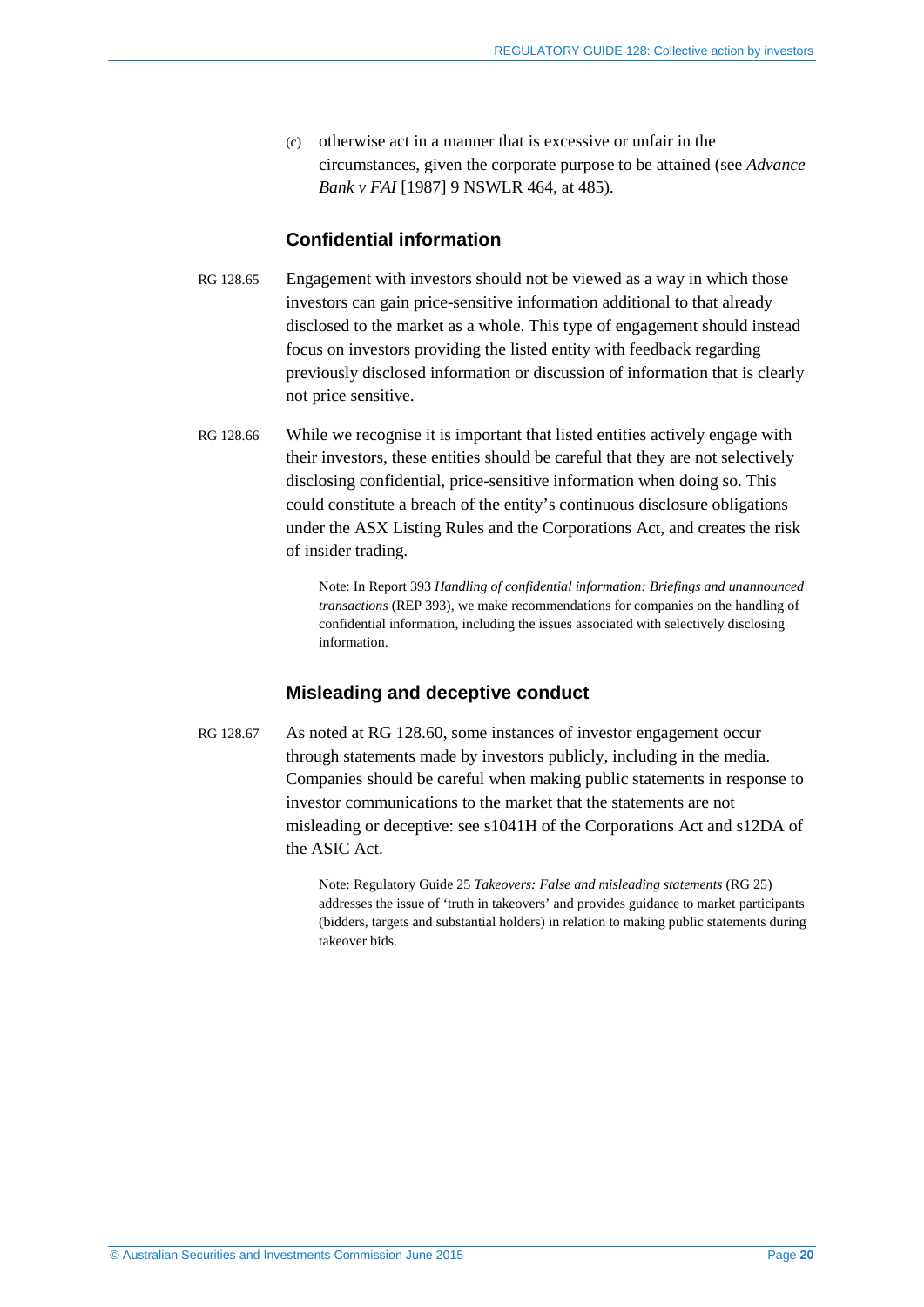# <span id="page-20-0"></span>**Key terms**

| <b>Term</b>                     | <b>Meaning in this document</b>                                                   |
|---------------------------------|-----------------------------------------------------------------------------------|
| <b>ASIC</b>                     | Australian Securities and Investment Commission                                   |
| <b>ASIC Act</b>                 | Australian Securities and Investments Commission Act<br>2001                      |
| associates                      | Has the meaning given in s10-17 of the Corporations Act                           |
| Ch 6 (for example)              | A Chapter of the Corporations Act (in this example<br>numbered 6)                 |
| <b>Corporations Act</b>         | Corporations Act 2001, including regulations made for the<br>purposes of that Act |
| Pt 6C.1 (for example)           | A Part of the Corporations Act (in this example numbered<br>6C.1)                 |
| relevant interest               | Has the meaning given in s608-609 of the Corporations<br>Act                      |
| <b>REP 393 (for</b><br>example) | An ASIC report (in this example numbered 393)                                     |
| RG 9 (for example)              | An ASIC regulatory guide (in this example numbered 9)                             |
| s602 (for example)              | A section of the Corporations Act (in this example<br>numbered 602)               |
| substantial holding             | Has the meaning given in s9 of the Corporations Act                               |
| voting power                    | Has the meaning given in s610 of the Corporations Act                             |